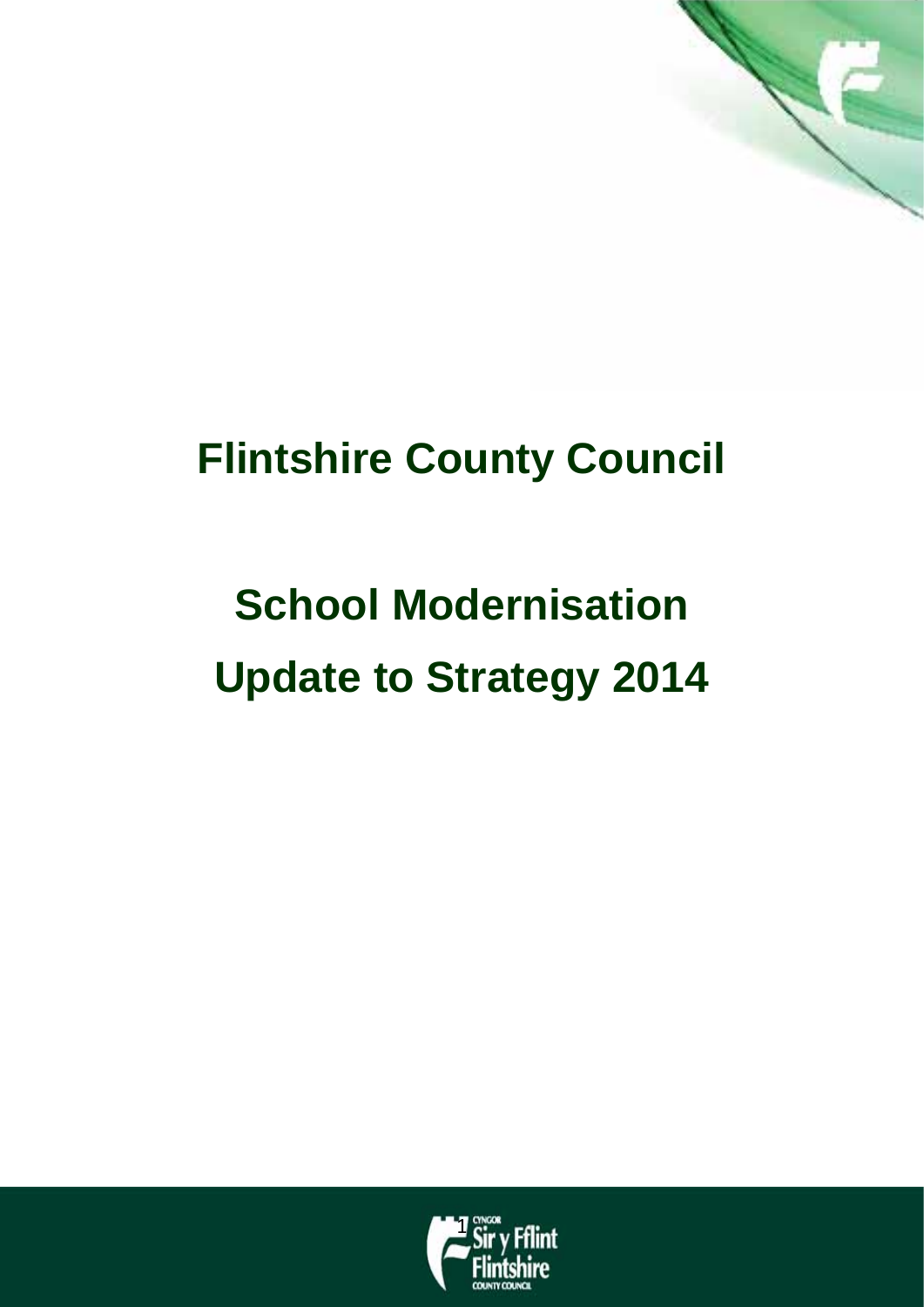## **Index**

| <b>Introduction</b>                              | Pg4             |
|--------------------------------------------------|-----------------|
| <b>Section 1:</b>                                |                 |
| <b>Change and Modernisation</b>                  | Pg 5            |
| <b>Education Improvement</b>                     | Pg <sub>6</sub> |
| <b>Resilient Leadership</b>                      | Pg <sub>6</sub> |
| <b>Suitable Buildings</b>                        | Pg <sub>7</sub> |
| <b>National Asset Management Guidance</b>        | Pg8             |
| Flintshire Schools - Asset Management Statistics | Pg <sub>9</sub> |
| <b>Unfilled Places in Schools</b>                | Pg 10           |
| <b>Diminishing Resources</b>                     | Pg 11           |
| <b>Section 2:</b>                                |                 |
| <b>School Organisational Models</b>              | <b>Pg 12</b>    |
| Federation                                       | Pg 12           |
| <b>Advantages of Federal Arrangements</b>        | Pg 13           |
| Disadvantages of Federal Arrangements            | Pg 14           |
| <b>Modernisation Models</b>                      | Pg 15           |
| <b>Primary Provision</b>                         | Pg 15           |
| <b>Secondary Provision</b>                       | Pg 17           |
| <b>Trigger Points</b>                            | Pg 19           |
| <b>Section 3:</b>                                |                 |
| <b>Underpinning Policies</b>                     | <b>Pg 20</b>    |
| Admissions                                       | Pg 20           |
| Transport                                        | Pg 20           |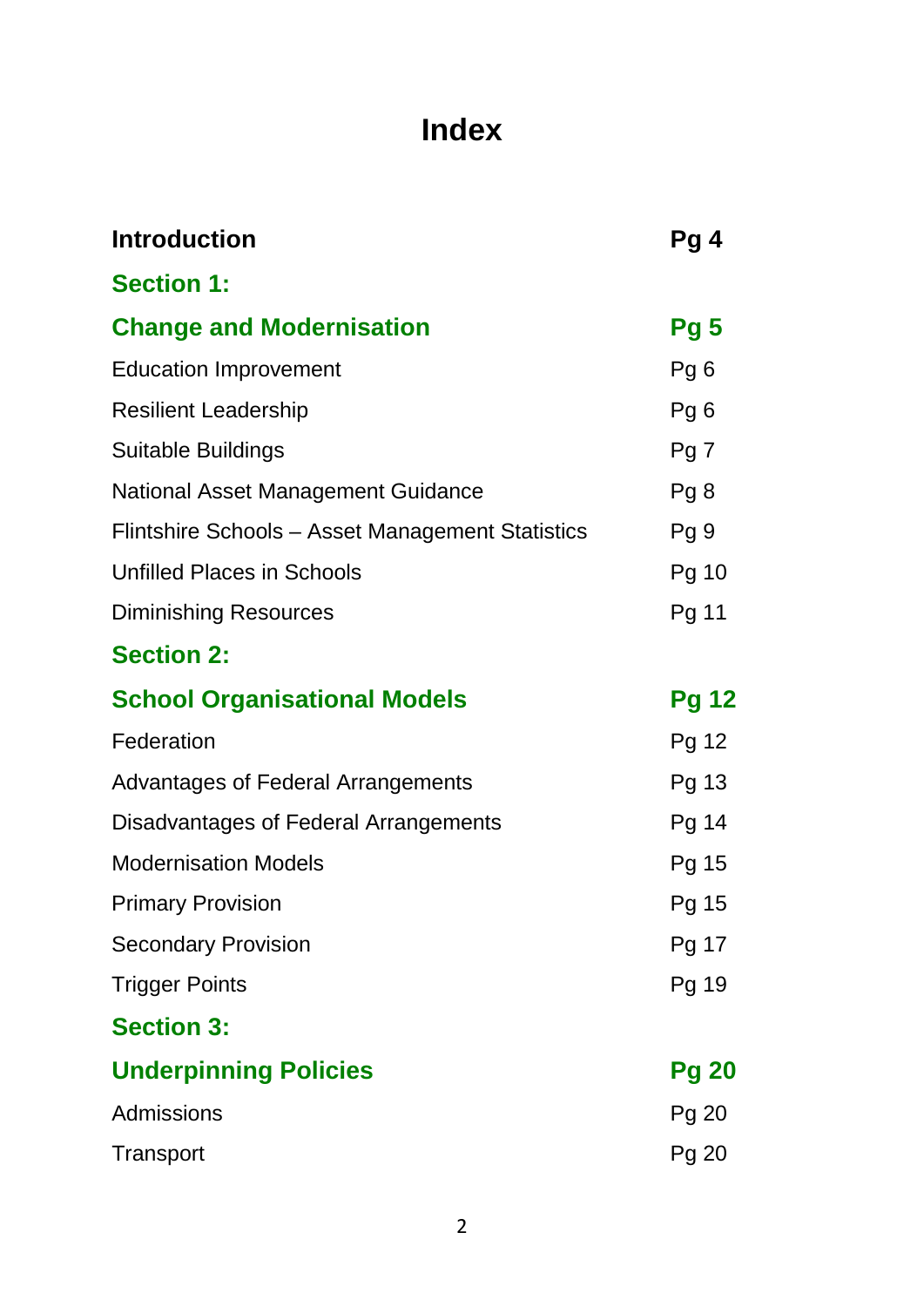| Maintaining and Sustaining the Welsh Language.                       |              |  |
|----------------------------------------------------------------------|--------------|--|
| Inclusion and Additional Learning Needs (ALN)                        | Pg 21        |  |
| <b>Voluntary Aided Schools</b>                                       | Pg 21        |  |
| <b>ICT in Schools</b>                                                | Pg 22        |  |
| <b>Community Schools</b>                                             | Pg 22        |  |
| Welsh Government 21 <sup>st</sup> Century Schools Capital Investment | Pg 23        |  |
| Programme                                                            |              |  |
| <b>Section 4:</b>                                                    |              |  |
| <b>Process</b>                                                       | <b>Pg 24</b> |  |
| Governance Arrangements                                              | Pg 25        |  |
| Support for teaching and support staff                               | Pg 25        |  |
| <b>Section 5:</b>                                                    |              |  |
| <b>Implementation</b>                                                | <b>Pg 26</b> |  |
| <b>Financing the Programme</b>                                       | Pg 26        |  |
| Methods of funding the Authority's allocation                        | Pg 27        |  |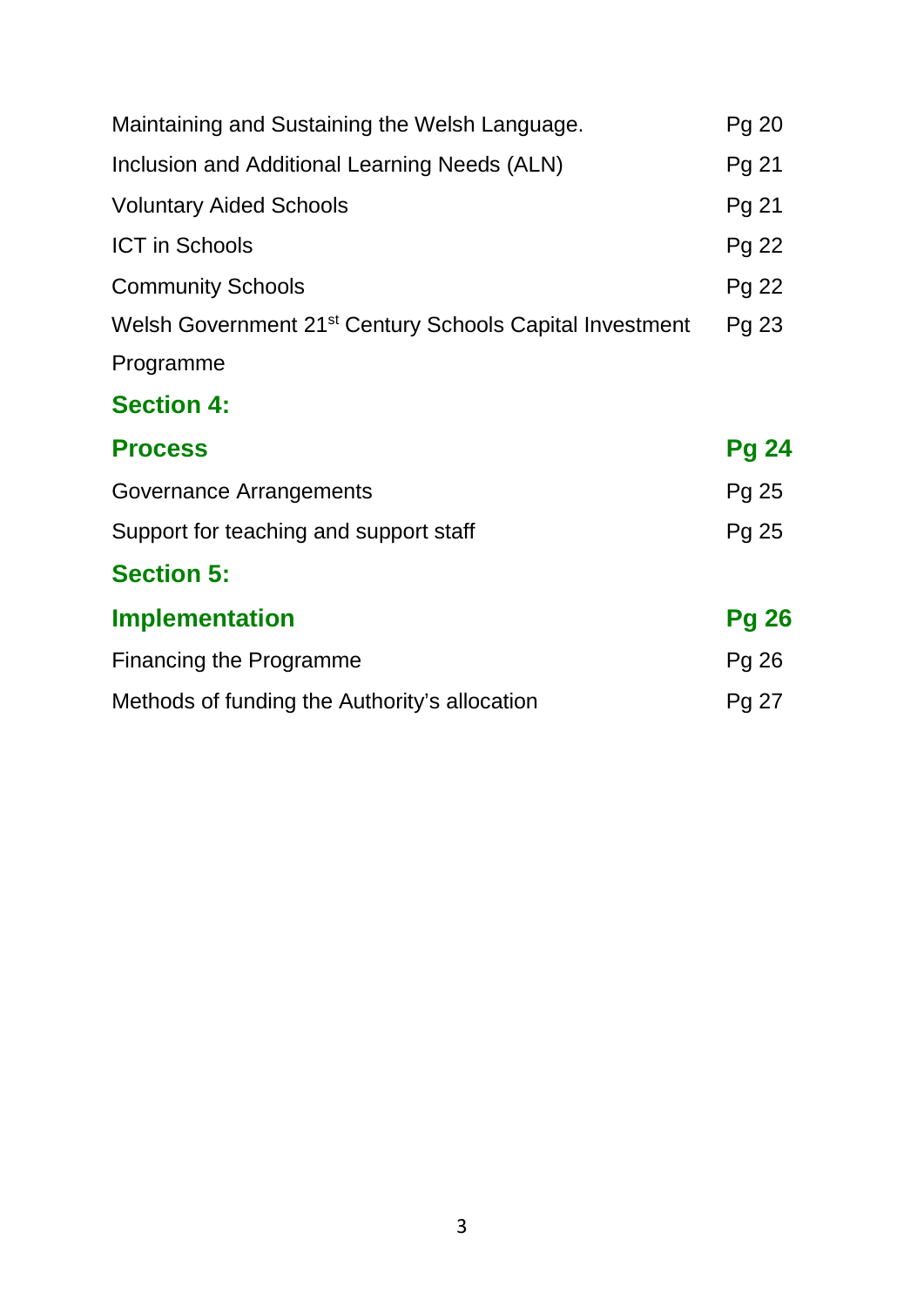### **Introduction**

Flintshire County Council has a responsibility to review and modernise all school provision, to make sure that we are providing the best possible opportunities for learners, so that they can achieve their full potential.

The Council needs to ensure there are a sufficient number of school places, of the right type, in the right locations. This is not straightforward in that there are a large number of surplus school places in some areas of the County, whilst other areas don't have enough places to meet the local demand. In other areas, school populations are sustained by children and young people from outside the local area through parental preference. The need to maintain a large number of ageing school buildings and the supporting infrastructure is unsustainable. Therefore, we need to review our school provision to:

- ensure our education provision is both high quality and sustainable;
- improve the quality of school buildings and facilities; and
- provide the right number of school places, of the right type, in the right locations. The task involves:

- forecasting pupil numbers;
- managing the supply of school places;
- managing demand through admissions and appeals procedures;
- ensuring that a framework is in place to secure improvement through school organisational change;
- being prepared to take difficult decisions; and
- monitoring and evaluating the impact of decisions.

We review and modernise the way education is delivered through a rolling programme of area reviews. We review schools on an area by area basis, to make sure that when we make changes to school organisation, we take into account any potential impact on other schools nearby.

When we carry out an area review, we always consult with children, young people, parents and carers connected with schools in that area. This is so that they can have their say and be involved in decisions made about our local schools.

The outcomes of an area review can include merging of existing schools through a combination of school federations, merging on one preferred site or the building of new area schools and the closure of schools that are no longer fit for purpose. Achieving this can require substantial capital investment, in conjunction with the Welsh Government, to improve our school infrastructure and ensure that school buildings are suitable and provide an effective legacy for future generations.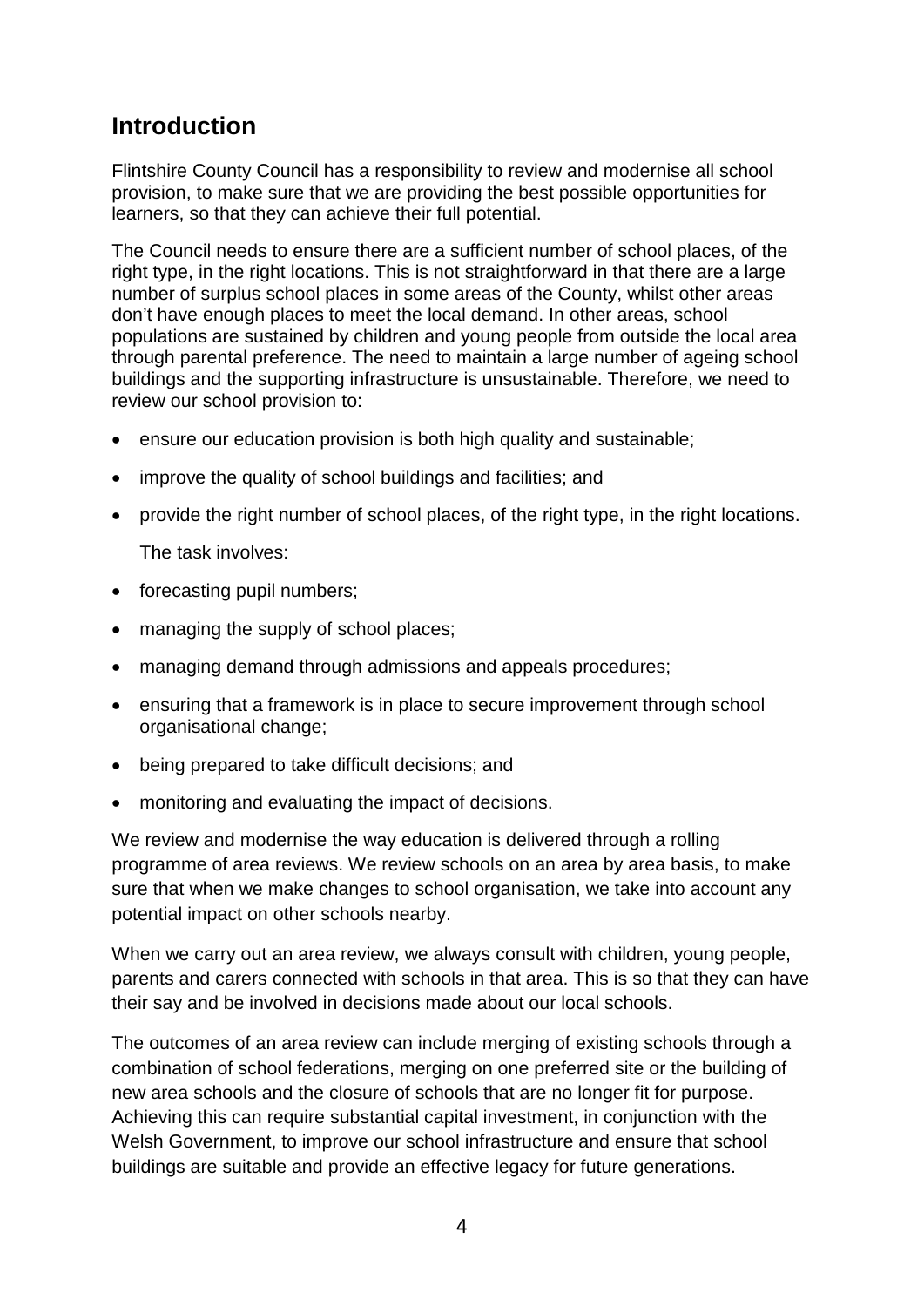## **Section 1: Change and Modernisation**

Overall, the outcomes being achieved by Flintshire learners compare well to other Authorities in Wales and continue to improve. There have also been some impressive examples of modernising education in Flintshire in recent years, which have proven to deliver improved opportunities and outcomes for learners. Examples include:

- all through primary provision across Flintshire (including nursery class provision); and
- new primary schools in Connah's Quay and Shotton;
- new primary and secondary specialist schools in Flint.

There are further exciting major capital investments in children and young people's education planned for implementation by 2016.

However, there is also a pressing case for renewing the programme of School Modernisation. Key issues for the Council include:

- continuing to raise educational standards;
- creating the conditions for school leaders to succeed;
- ensuring that school buildings are attractive learning and working environments;
- reducing the number of surplus places and the inequity of variation in cost per pupil; and
- providing resilience against falling revenue funding.

#### **Key Drivers for Schools Modernisation**

- **Educational improvement**
- **Resilient School Leadership**
- **Suitable Buildings**
- **Unfilled places**
- **Diminishing Resources**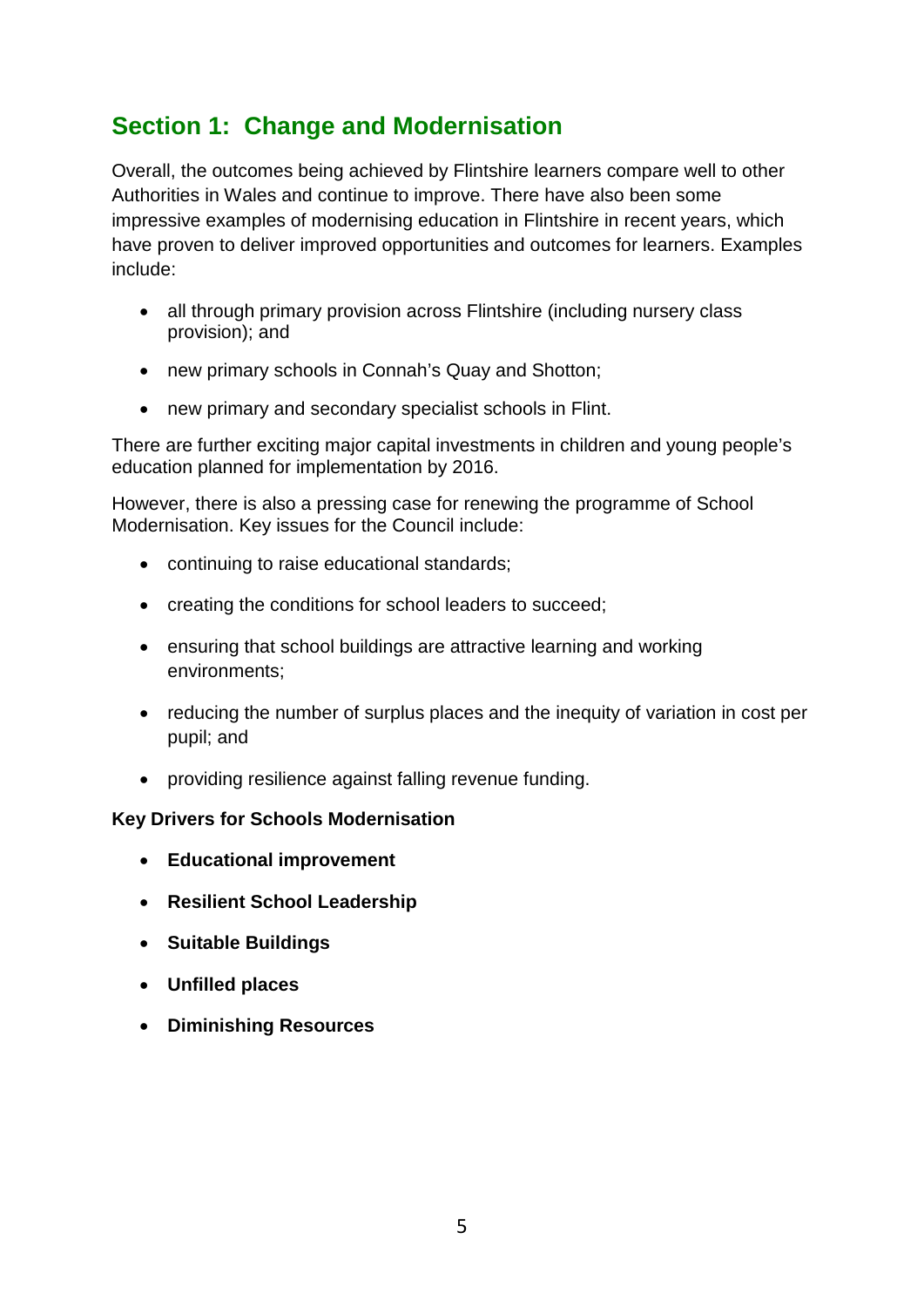#### **Educational Improvement**

Our aim is that children and young people in Flintshire will develop essential life skills, a strong desire for lifelong learning and be very well prepared for the world of work. All children and young people will be supported to progress through the different stages of their education. Every child and young person will be entitled to a learning programme that will be personalised to make the most of his or her abilities. Children and young people will learn in an exciting and innovative range of styles and settings. These will include vocational, enterprise, voluntary, spiritual, cultural and sporting learning experiences. School organisation will provide opportunities for Welsh and English medium provision, and also faith provision.

Flintshire County Council is committed to continuing to raise standards, with key tasks including securing:

- high expectations and a clear focus on improving teaching, learning and attainment in all school communities;
- all resources available to schools being focused on improving outcomes for children and young people in a context of annual budget pressures;
- a consistent approach to the collection, analysis and use of assessment information, including tracking systems, to target support and interventions; and
- continued commitment to the development of school staff.

#### **Resilient Leadership**

Successful schools have strong leadership at all levels. The challenges associated with leading and managing a school have increased substantially during recent years and the expectations are continuing to increase. The leadership expectations on headteachers in ensuring teaching and learning is of the highest quality, evaluating and raising standards, developing robust self-evaluation procedures and ensuring the continuous professional development of staff, are substantial. At the same time, the number of applicants for headship posts is declining, particularly in our smallest schools.

Schools should be structured so that they are large enough for schools to have a headteacher without substantial regular teaching commitments. This would give the headteacher the necessary time to undertake the key leadership role within the school or federation. Schools also need to be sufficiently resilient in size to ensure suitable leadership development opportunities in individual schools to enable effective succession planning.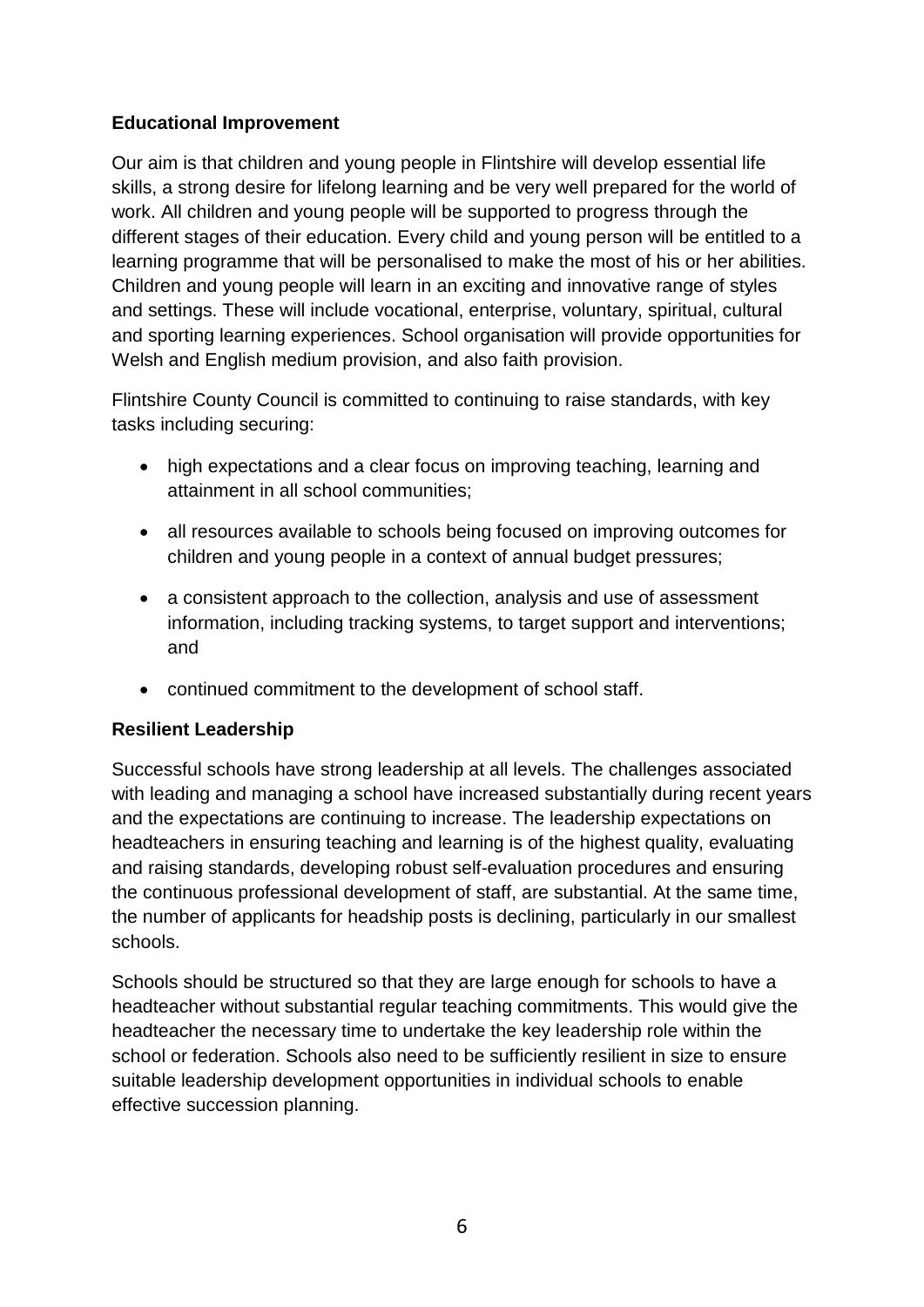#### **Suitable Buildings**

Estyn (the education inspectorate in Wales) note that "improvements in the quality of buildings have a very beneficial effect on the quality of teaching and morale of staff which has a positive effect on pupil performance."

The challenge for the Council is to provide the right number of places in the right locations. In responding to this challenge, the Council needs to make the best educational provision for its area, taking into account current provision, community issues, demographic factors, the conditions of schools buildings, surplus places and the quality of the teaching and learning environment.

When reviewing school buildings and premises, the Council will take into account statutory requirements and relevant building bulletin guidance. When reorganisation is linked to capital investment through Welsh Government's (WG) 21 Century Schools programme, relevant WG criteria will be applied.

The Council is committed to ensuring that school buildings will meet 21st century expectations, are fit for purpose and are a community resource.

There are serious shortcomings in the current suitability of a number of buildings, including pressing health and safety issues that question the long term viability of some of our existing schools.

The current backlog of repairs and maintenance remains high at £25.6m. School organisational change remains the key tool available to Councils to address such deficits.

Our modernisation programme needs to deliver high quality environments that inspire users to learn. In new school buildings and refurbishments we will endeavour to deliver:

- buildings and grounds that are welcoming to both the school and the community whilst providing adequate security;
- internal learning spaces (classrooms and other areas) that are well proportioned, fit for purpose and meet the needs of the curriculum;
- flexible design to allow for short-term changes of layout and use, and for longterm expansion or contraction;
- good environmental conditions throughout, including optimum levels of natural light and ventilation for different activities;
- well-designed external spaces offering a variety of different settings for leisure, learning and sport;
- a sustainable approach to design, construction and environmental servicing;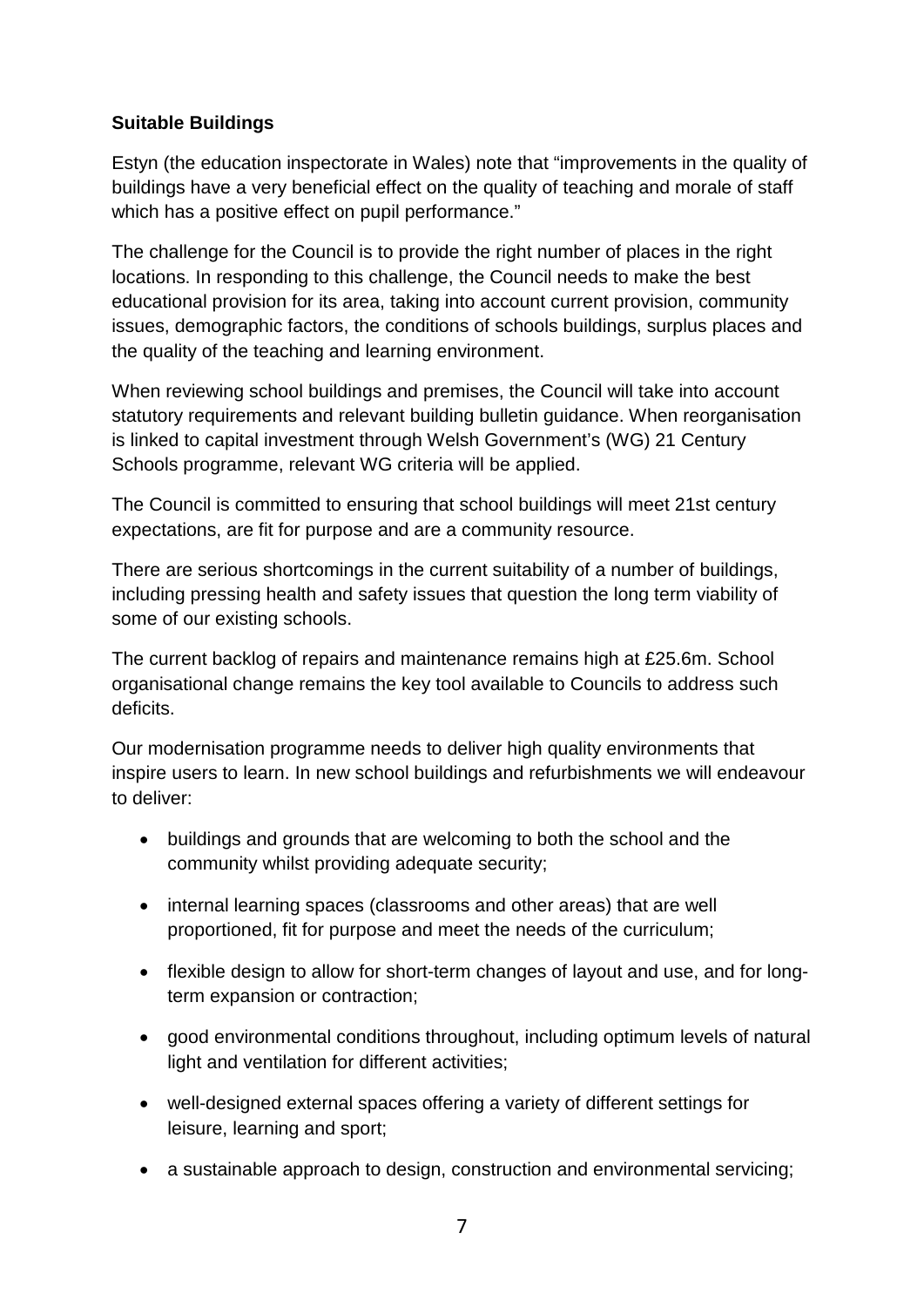- good use of the site, balancing the needs of pedestrians, cyclists and vehicles and facilitating community access to facilities; and
- Maximising the use of new technologies to support effective learning and efficient administration and management.

#### **National Asset Management Guidance**

The Welsh Government set a target that all public bodies in Wales should have Asset Management Plans (AMPs) in place. The aim was to achieve better value for money from capital assets. Local authorities in Wales hold four main types of assets valued at over £8.8 billion (2001 estimates) namely:

- land and buildings, of which schools form a high percentage of the portfolio;
- administrative offices and vehicle depots;
- non-operational property, i.e. surplus property awaiting sale, assets under construction, commercial and industrial property; and
- infrastructure assets, principally roads.

Considerable investment is needed to maintain these assets and a significant (and growing) maintenance backlog has been identified. Asset Management guidance from CLAW (Consortium of Local Authorities in Wales) makes the following Statements: **"**At best operational property can facilitate effective service delivery. At worst it can consume staff and financial resources and actively hinder service delivery. The main practical ways in which the operational estate can adversely affect service delivery are as follows**:**

- a) Operating from too many buildings
- b) Under-spending on planned maintenance
- c) Operating from inefficient property
- d) Under-investment in appropriate buildings/facilities

The review process should therefore identify:

- a) Surplus property
- b) Maintenance backlog and level of severity
- c) Suitability and variation in blueprint requirements from actual need
- d) Investment requirements/available capital receipts.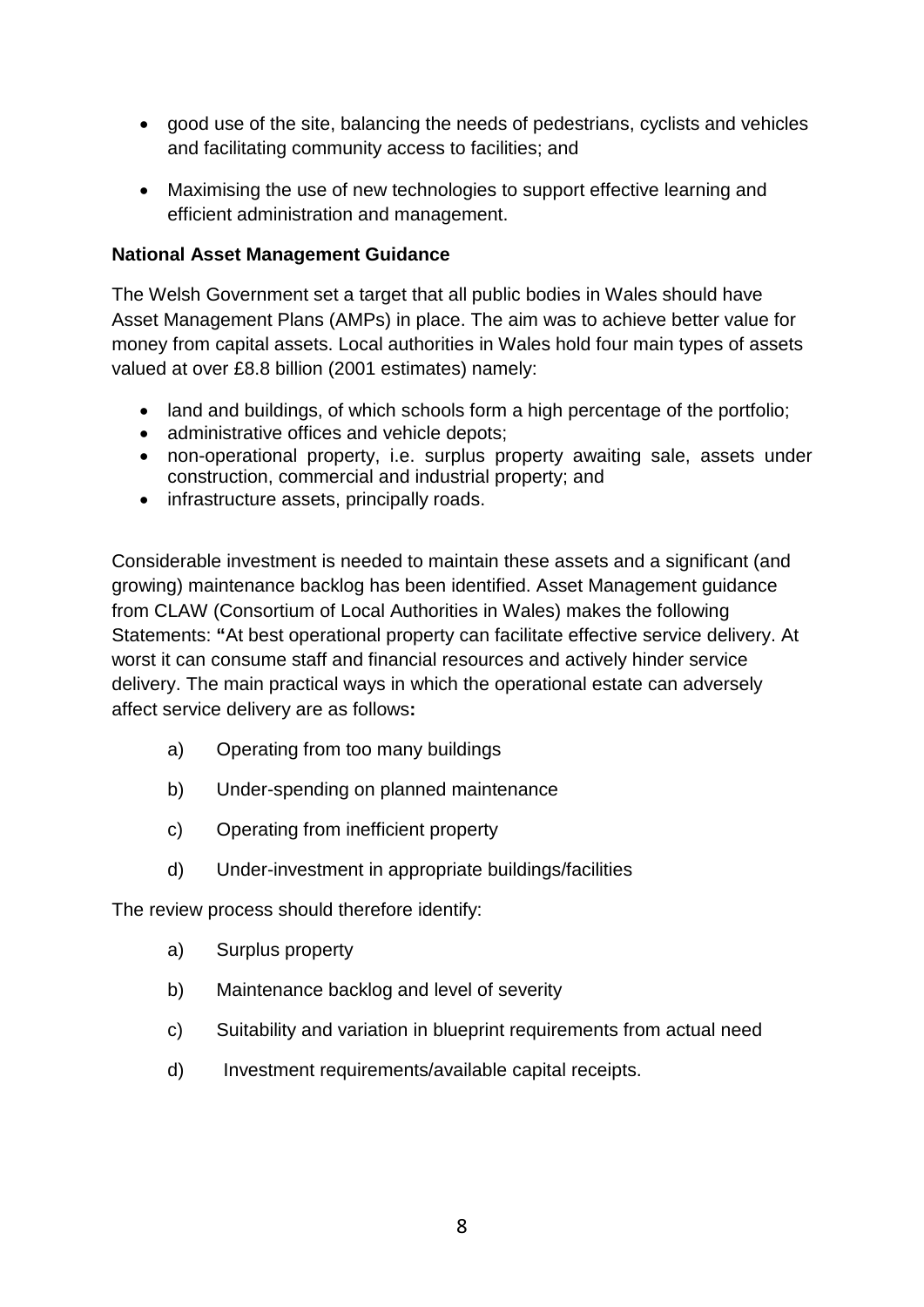#### **Flintshire Schools - Asset Management Statistics**

School's condition is graded using the following national asset management guidance criteria:-

Grade A - Good. Performing as intended and operating efficiently

Grade B - Satisfactory. Performing as intended but exhibiting minor deterioration

Grade C - Poor. Exhibiting major defects and/ or not operating as intended

Grade D - Bad. Life expired and/or serious risk of imminent failure.

#### **Flintshire Schools - Condition Category (Sept 2014)**

| <b>Category</b> | Percentage % |
|-----------------|--------------|
| A               | 28           |
| B               | 60           |
| ◠               | 9            |
|                 | 3            |

A school's suitability is graded using the following national asset management guidance criteria:

- A **Good.** Facilities suitable for teaching, learning and well-being in schools.
- B **Satisfactory.** Performing as intended but does not support the Curriculum in some areas.
- C **Poor.** Teaching methods inhibited/adverse impact on school organisation.
- D **Bad**. Buildings seriously inhibit the staff's ability to deliver the curriculum

#### **Flintshire Schools - Suitability Category (Sept 2014)**

| <b>Category</b> | Percentage % |
|-----------------|--------------|
| $\mapsto$       | 36           |
| B               | 49           |
| ⌒               |              |
|                 |              |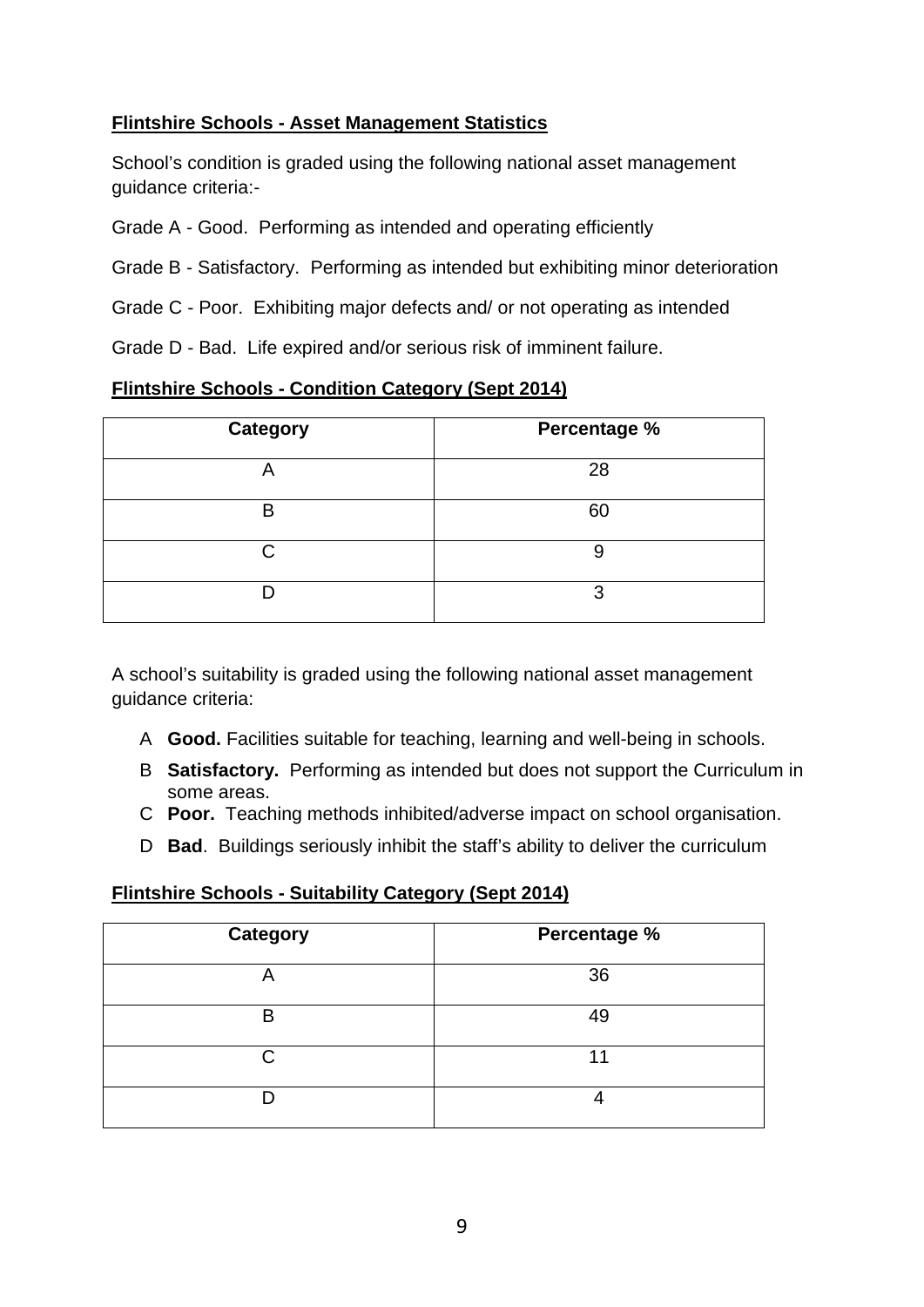#### **Unfilled Places in Schools**

Estyn carried out research on how surplus places affect the resources available for expenditure on improving outcomes for pupils; their report was published in May 2012. Estyn reported that the removal of surplus places in some schools may cost far more than the revenue savings achieved by their removal. In other cases, they found that removal of a 'surplus' school generated far more savings than the removal of the surplus places within it. Estyn noted that school closures and amalgamations secured the largest savings for re–investment to raise standards but noted that such schemes often need financial investment and political commitment. Estyn also emphasised that it was important for local authorities to use data effectively so as to maximise efficient deployment of their assets.

The review into the costs of administering education in Wales recommended that Local Authorities should aim to retain no more than 10% surplus places overall and the Welsh Government accepted this recommendation. However, to date no local authority has achieved and sustained this recommended level of surplus places across primary and secondary schools.

This led to the Welsh Minister for Education and Skills, in Autumn 2012, writing to all Local Authorities asking them to provide him with a strategy to reduce unfilled places to 15% by January 2015. In January 2013, there were some 4,000 surplus places in Flintshire schools (15.4 per cent of the total) distributed across primary and secondary schools.

Using Welsh Audit Office (WAO) Criteria our schools are categorised as follows:-

- A less than 10% unfilled places or 3% over capacity
- B 10-25% unfilled places or 5 -10% over capacity
- C more than 10% over capacity
- D more than 25% unfilled places or
- D small schools with fewer than 90 places and more than 25% and 30 surplus places

#### **Flintshire Schools - Unfilled Places Category (Sept 2014)**

| <b>Category</b> | Percentage % |
|-----------------|--------------|
| А               | 36           |
| R               | 37           |
| ◠               | 3            |
|                 | 24           |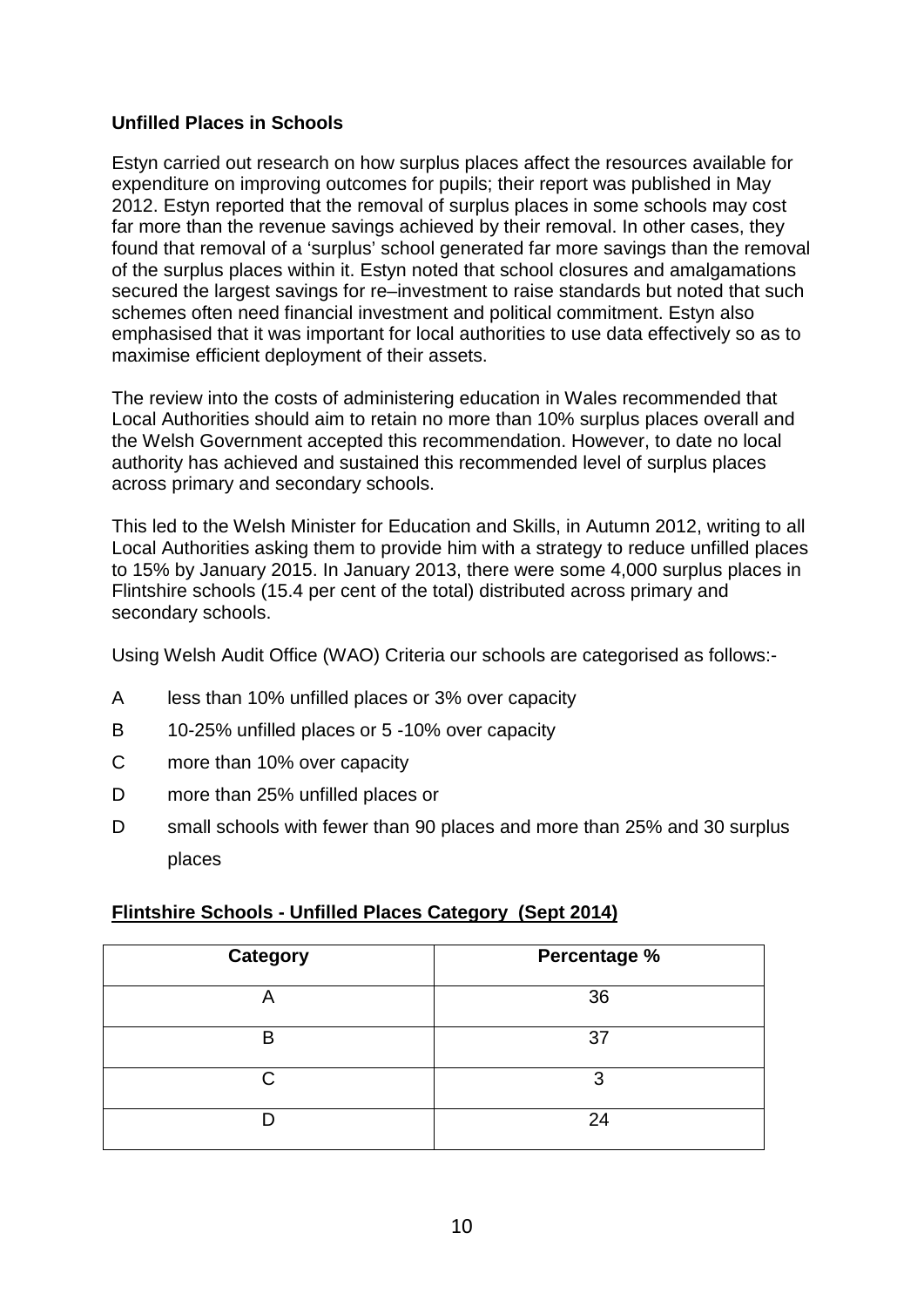#### **Diminishing Resources**

The percentage of surplus places in Flintshire schools continues to remain above the Welsh Government target of 10%.

Since funding for schools is largely driven by pupil numbers, surplus capacity means a disproportionate amount of funding is spent on infrastructure (such as buildings) and the "fixed costs" of running a school (such as leadership and administration).

This funding could be better used to ensure that pupil teacher ratios are minimised to make a direct difference to learners. As public service funding reduces over forthcoming years the case for reprioritisation and change becomes even more compelling.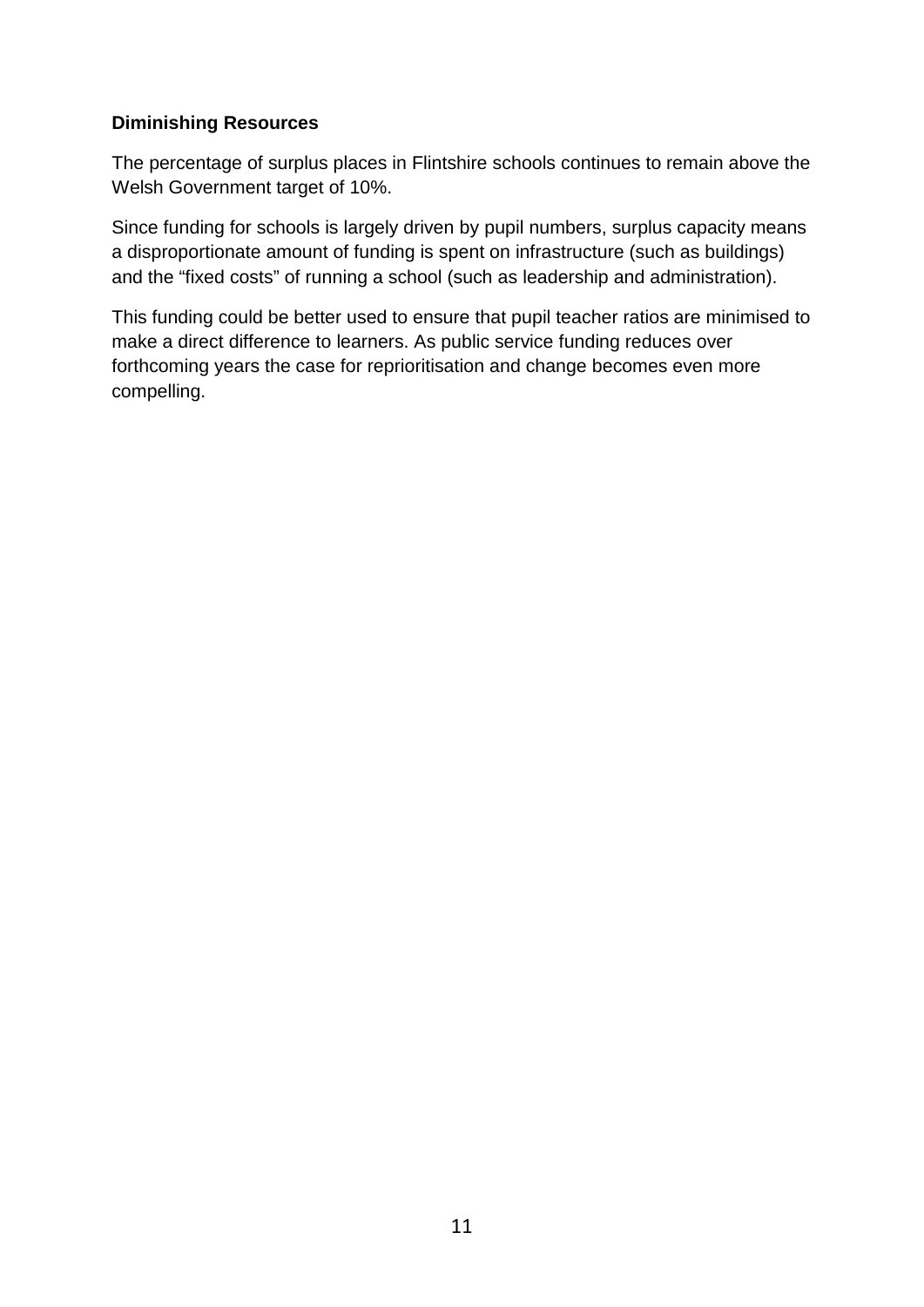## **Section 2: School Organisational Models and Policies**

One model of schools across the County would not be appropriate due to varying population density, patterns of parental preference and transport implications. Primary provision needs to be relatively close to family homes, whilst greater size and scale is needed to deliver the funding to support the breadth of curriculum young people need in secondary schools.

All Flintshire schools are part of cross-phase clusters involving at least one secondary school and partner primary schools. The cluster schools work together to secure high quality and consistent learning opportunities across all schools within the area. They share expertise in school leadership, inclusion, teaching and learning, including supporting Professional Learning Communities. They share resources, training and business support services. Whether primary and secondary provision is located on a single site or in a range of locations schools are committed to effective learning opportunities and pathways for all in their local area.

Flintshire schools should be developing operating models in line with the Hill review and the national model for school Improvement. National strategy envisages clusters increasingly working in arrangements similar to formal federal school arrangements with individual school governing bodies agreeing to establish a joint committee with agreed delegated powers and options for a limited pooled budget. Schools working in this way are increasingly aligned on governance, management, leadership development, curriculum delivery, staffing and inclusion issues.

#### **Federation**

The federation of schools is a legal process which enables schools to work together through a formal structured process by sharing a governing body that will make decisions in the best interest of all the schools, staff and pupils in that federation.

The term federation is often used to describe many forms of collaboration between schools. The Statutory process of federation is often referred to as "hard federation." An informal, non-statutory arrangement between schools is often called "soft federation" or collaboration, where schools have made a commitment to work together through some form of joint governance.

The Welsh Government have brought in new regulations around federation of maintained schools in Wales. The Federation of Maintained Schools (Wales) Regulations 2014 which came into force on 22 May 2014 gives effect to Council's powers to federate schools. (School governors already have powers to federate by choice under provisions introduced in 2010). These powers have now been consolidated into the 2014 Regulations:

[http://wales.gov.uk/docs/dcells/publications/140522-guidance-on-federation-of](http://wales.gov.uk/docs/dcells/publications/140522-guidance-on-federation-of-schools-en.pdf)[schools-en.pdf](http://wales.gov.uk/docs/dcells/publications/140522-guidance-on-federation-of-schools-en.pdf)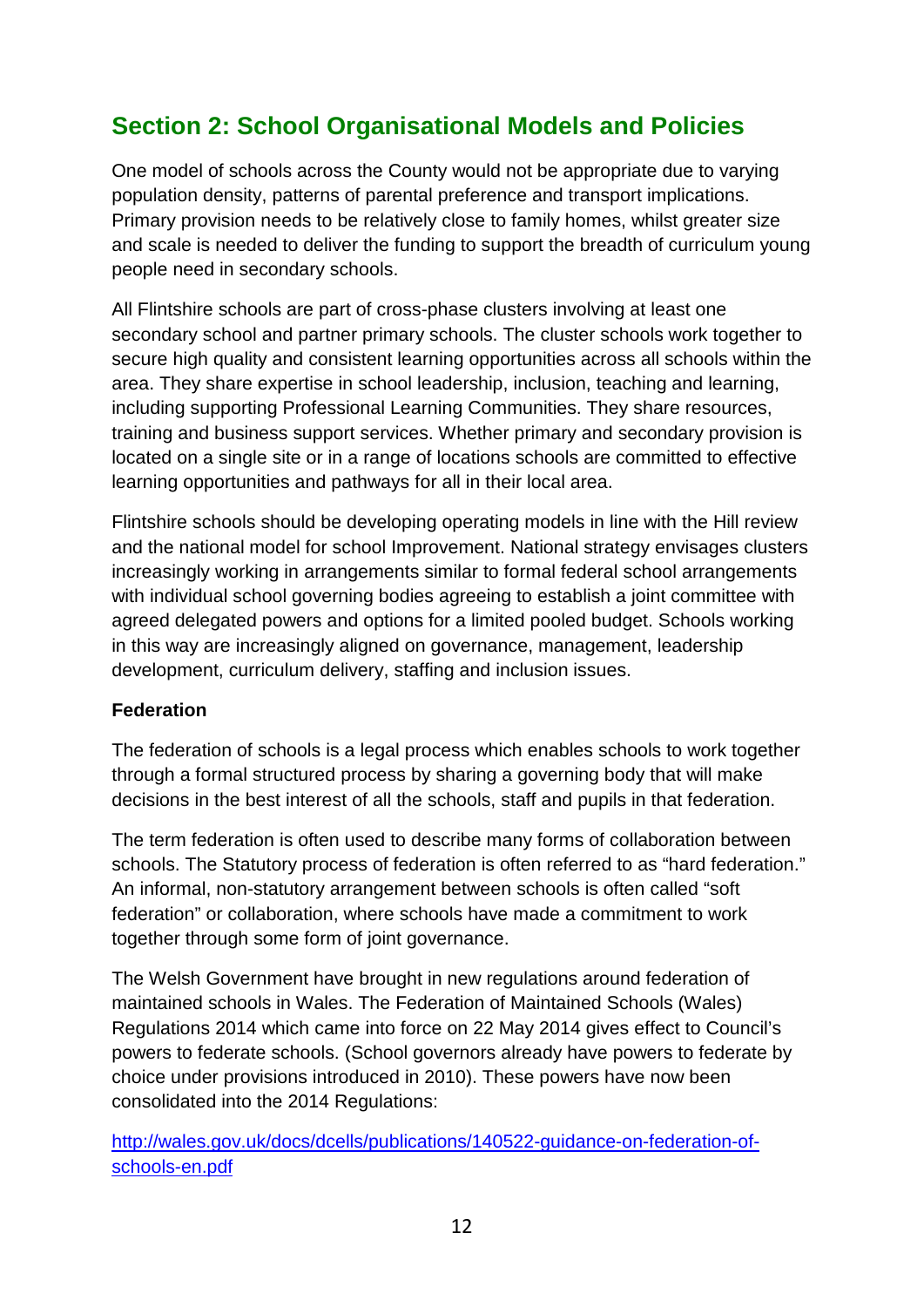In the context of Schools modernisation, the Council has not progressed federal arrangements in schools, as under the old regulations the Local Authority did not have the powers to do so.

#### **Advantages of Federal Arrangements**

#### **Educational Standards**

A survey undertaken by Ofsted (Office for Standards in Education, Children's Services and Skills) in September 2011 on the impact of federated schools in England found improvements were evident in the three key areas of teaching and learning, behaviour and pupil achievement

A copy of the report can be accessed at:

<http://www.ofsted.gov.uk/resources/leadership-of-more-one-school>

Three main reasons were given for federating. Some schools had been approached by a Council to help a struggling school; others were small schools in danger of closure or unable to recruit high quality staff; and others were seeking to strengthen the overall education of pupils in their communities.

Federations set up to improve the capacity of small schools were successful in broadening and enriching the curriculum and care, guidance and support for pupils. These also resulted in better achievement for groups of pupils such as the vulnerable and those with special educational needs and/or disabilities.

In good federations, leaders made the most of increased resources and opportunities for professional development and used these to achieve their priorities. Crucially, training and development were carefully tailored to meet the needs of the school.

Sharing these strengths, through a federation, can bring benefits to learners across a number of schools. A school's strengths can come in many forms, including leadership, staff, resources, expertise and facilities. By working together, through federation and other partnership arrangements, schools can:

- raise their standards, for example, by shared training and working practices, encouraging their staff to support each other and developing integrated curriculum and pastoral policies;
- offer pupils a wider range of opportunities, for example, by holding joint activities or sharing facilities or teachers that might be difficult to sustain individually;
- develop a range of extended services and activities for pupils and the wider community;
- improve their leadership and management, for example, through shared headship; and
- maximise the sharing of resources, taking advantage of economies of scale.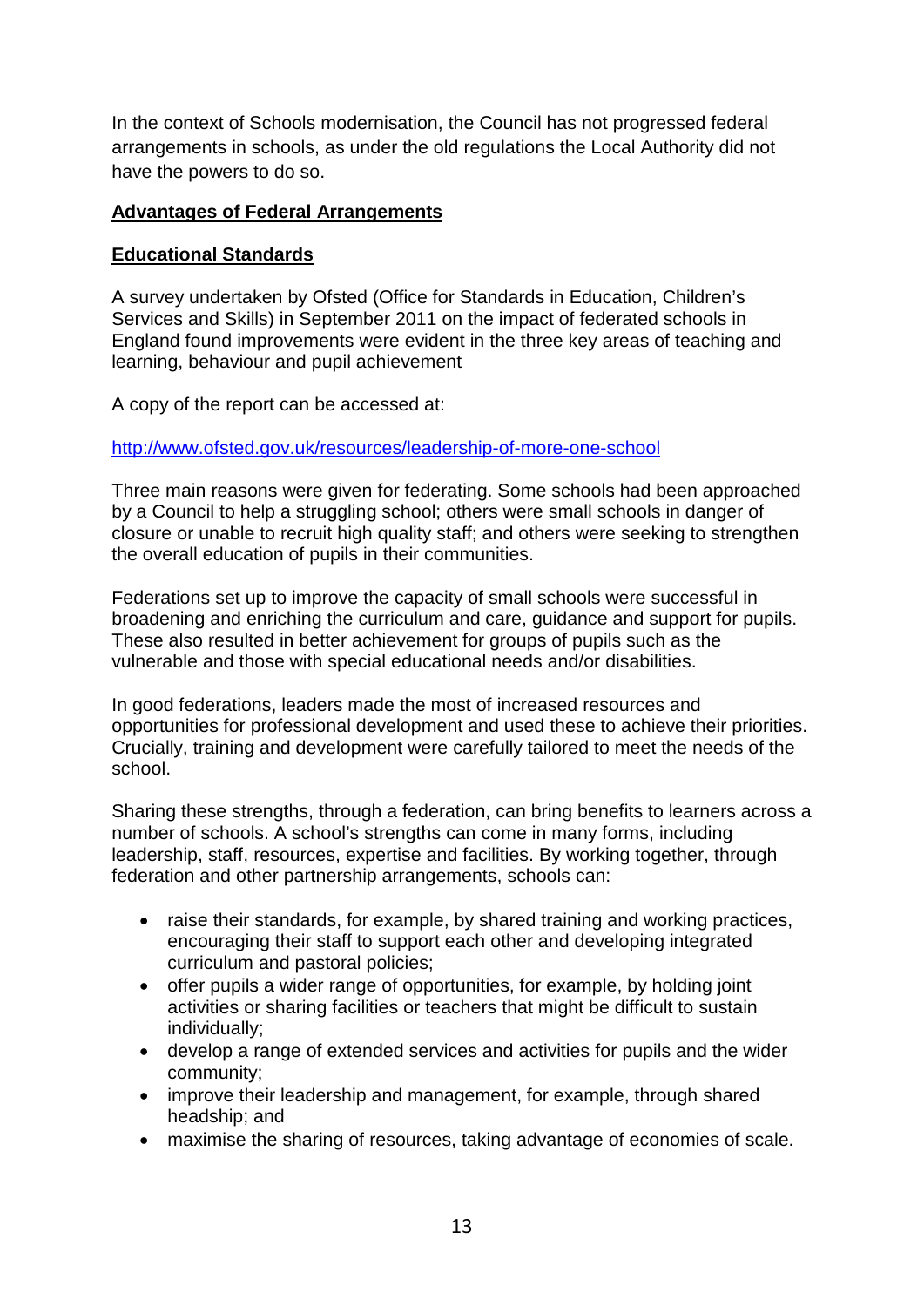#### **Recruitment**

The National Association of Head teachers (NAHT) Annual Report 2011 stated that some 36% of primary, 19% of secondary and 39% of special school head teacher posts were reported unfilled after an advertisement this year, Last year the percentages were 34% of primary, 19% of secondary and 43% of special schools. This suggests that all sectors are still experiencing considerable difficulty in filling their posts.

As in recent years, a significant proportion of head teacher vacancies are the result of a retirement (65% of primary, 61% of secondary and 82% of secondary school vacancies). More head teachers are still retiring before the age of 60.

Small schools are another group who appear to face above average challenges when seeking a new head teacher.

Federal arrangements may assist in areas where Head teacher appointments are difficult or challenging.

#### **Disadvantages of Federal Arrangements**

Federal arrangements in schools often fail to meet a number of the key drivers of school modernisation. Key issues include:

- Suitable Buildings The 21<sup>st</sup> Century programme funding arrangements from WG rely on rationalisation of school estate to generate revenue saving to enable access prudential borrowing. Additionally in some cases sale of surplus estate, will also generate capital receipts both are used to find the Local Authority's 50% contribution to the programme. Federal arrangements will not rationalise the estate, therefore the revenue saving will be either nil or limited to small potential savings in the school allocations and only if formula allocations and/ or structures can be changed.
- **Unfilled Places** As Federal arrangements do not rationalise school estate, reducing unfilled places is limited to mothballing areas of schools, this may or may not be achievable in individual schools for operational, practicable or building related reasons
- **Diminishing Resources** Federal arrangements do not support large revenue savings, instead small potential savings in the school allocations could potentially be achievable through the formula allocations if staffing structures were changed. The building related costs would remain as they are currently.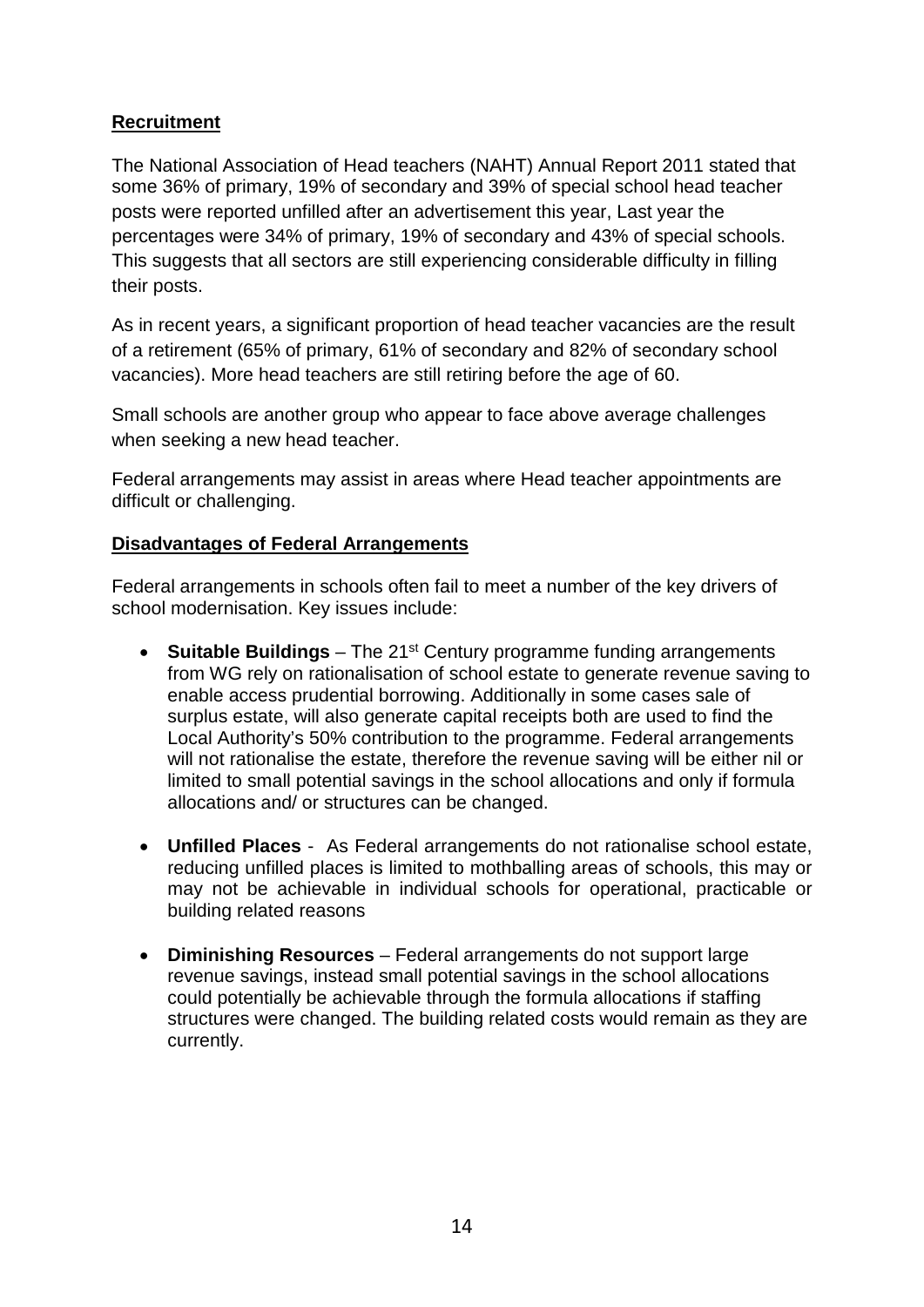#### **Modernisation Models**

Modernisation of schools may involve:

- continuing existing schools;
- merging of existing schools through a combination of school federations or merging onto one preferred site, or multiple sites;
- developing new area schools;
- co-locating primary and secondary schools on the same campus as the first stage in the move to 3-16/18 area provision;
- developing all through schools; and
- closure of schools that are no longer fit for purpose or needed as part of the network of provision.

#### **Primary Provision**

The 2010 school organisation policy in Flintshire would trigger a review of individual schools:

- where they have 25% or more surplus places; or
- if the school entered special measures.

Whilst the Council would still commission a review of local provision where there were quality concerns as a school entered special measures or where there are more than 25% surplus places, the situation in terms of other school organisation criteria has changed since 2010.

The drivers for change identified in the introduction are real. The level of resources available to support small or undersubscribed schools is diminishing rapidly. There is a need to ensure that all schools and school sites are able to provide children with the widest possible opportunities.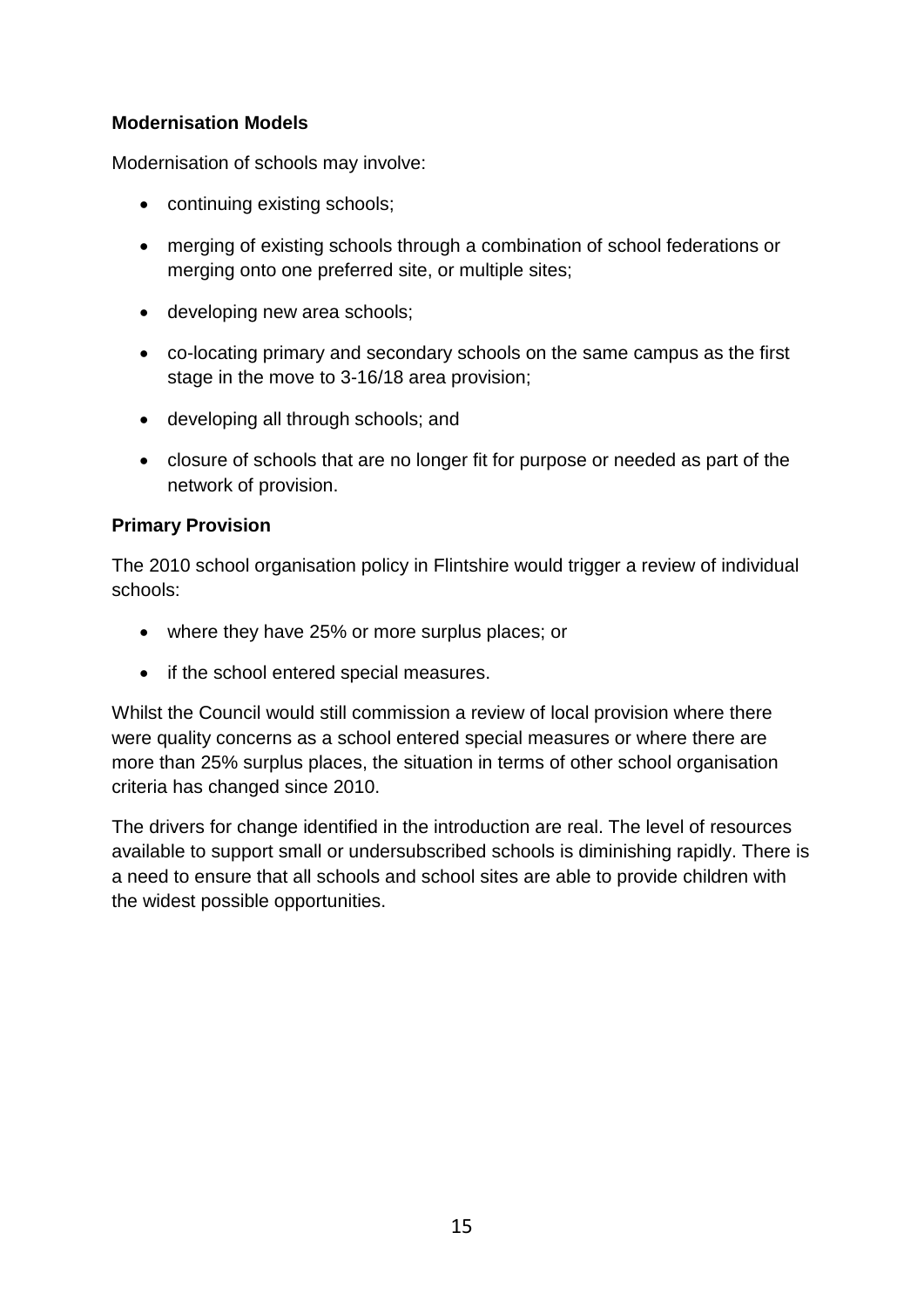The Welsh Government has recently defined a small school as being one with 91 pupils or fewer. Estyn has identified the educational challenges faced by small schools or sites (Estyn – Small Primary Schools in Wales, 2003) as:

- teaching mixed age classes containing more than 2 or 3 age groups;
- the restricted size of peer groups and sufficiency of challenge;
- limited opportunities for social interaction;
- difficulties with recruitment and retention of staff;
- excessive burdens on staff; and
- increased expertise required to support pupils with special educational needs.

More positively, schools across Flintshire and across Wales are working more collaboratively in school to school collaborative arrangements. Locally, Flintshire County Council considers that resilient primary school reorganisation is that which can directly address the challenges faced in school organisation.

Resilient and sustainable primary school organisation would enable:

- a headteacher with a minimum 40% time commitment to leadership and management. This commitment will increase in relation to the size of the school. All schools need sufficient leadership capacity and there are inefficiencies from using headteachers as highly paid classroom teachers;
- increased benefit to pupils from peer interaction;
- increased social opportunities for pupils through the pursuit of a wider range of activities; enhancing children's ability to forge relationships and celebrate diversity;
- a maximum class size of 30 in Foundation Phase:
- reduced mixed Key Stage classes;
- increased options for class organisation within schools;
- staff expertise as teachers are allowed to lead a single subject across the school, thereby gaining more focus on and depth in the delivery of a subject;
- increased opportunities for professional development among staff, providing opportunity to develop strengths and expertise in wider areas, including numerous non-core subjects.
- improved recruitment and retention of staff;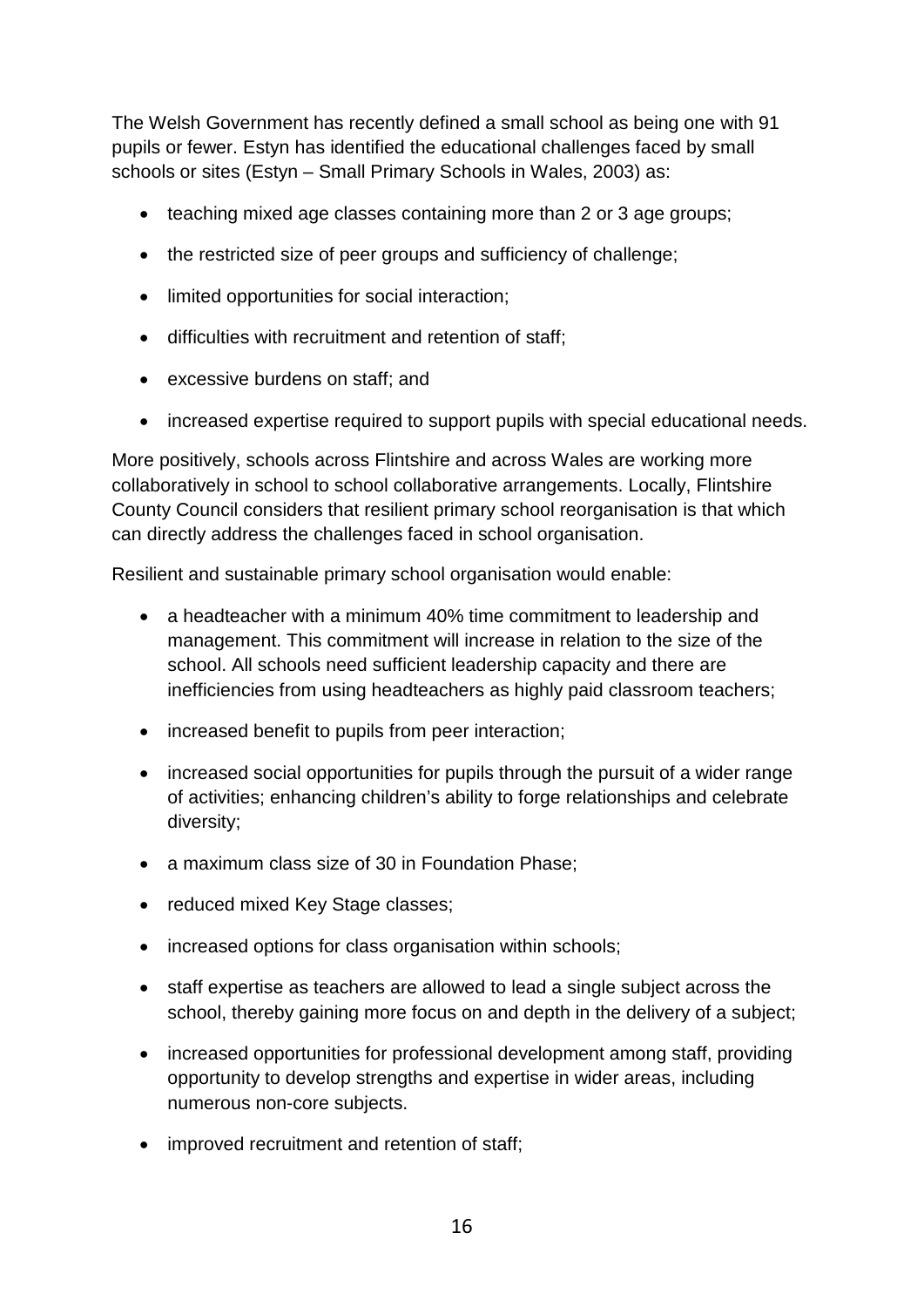- opportunity for excellent learning and working facilities;
- a range of community focused services;
- better learning and working environments and no mobile classrooms;
- economies of scale for full time administrative and business support services;
- fair and sufficient funding per pupil to enable pupils to reach their full potential, while making the best use of resources.

Future primary school provision will endeavour to follow one of the County Council's recommended models described below. The models are:

a) 1 form entry or more – primary school providing a minimum of 210 full-time places or more (approximately 30 pupils per year group) and with no more than 25% surplus places. Other models of at least one form of entry, for example, 1.5, 2, 2.5 or 3 forms of entry are also efficient and effective.

b) Schools with less than 1 form of entry, but with more than 0.5 forms of entry providing at least 105 full-time places (approximately 15 pupils per year group) where needed, may be considered for the formation of a federated school or an area school. Area schools would be formed in accordance with the Council's preferred operating model at (a) above.

Where the school is incapable of sustaining sufficient pupil numbers or an area review determines that a school is to be closed, statutory proposals need to be published in order to close any primary school, including those within a federation. Statutory notices would not be required when closing a specific site within a primary school.

#### **Secondary Provision**

The Council wants all mainstream secondary provision to provide the best possible learning environments for children and young people, whilst providing the widest possible range of curriculum opportunities. The 2010 policy established the principle that there should be a review of provision:

- where there are more than 25% surplus places or less than four forms of entry (600 pupils) at 11-16 and less than 120 students at post 16;
- the Council would still commission a review of local provision where there were quality concerns if, for example, a school entered special measures.

It also remains the case that it is not feasible for a school of less than around four forms of entry to sustain sufficient curriculum breadth and quality to meet learners' entitlements. Nor is it feasible for a secondary school with fewer than around 600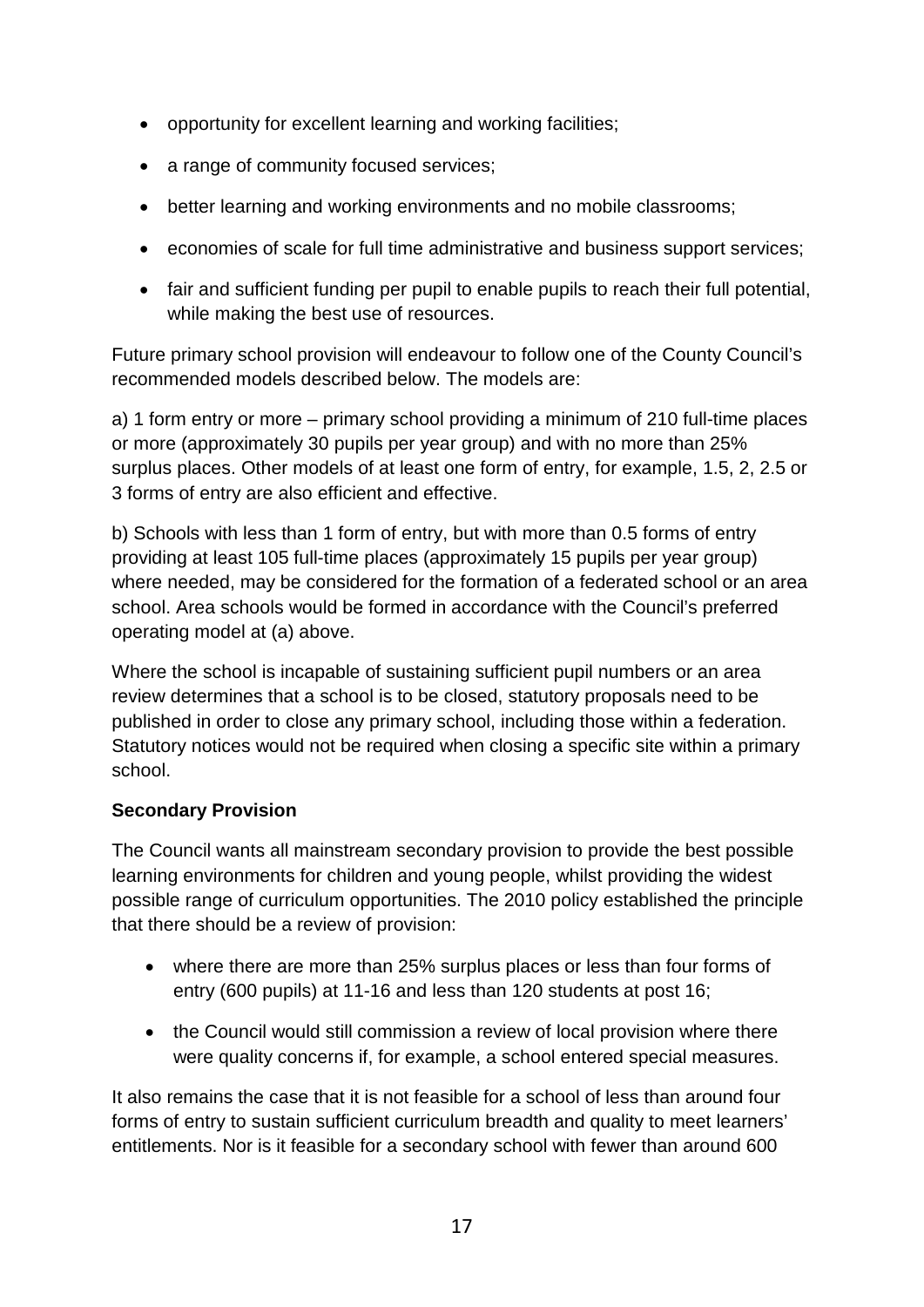pupils to sustain the facilities described in the Welsh Government's vision for 21<sup>st</sup> Century Schools.

The Council therefore accepts that the minimum size for any new secondary school will be a four form entry school providing 600 11-16 places. This is unchanged from the policy set out in 2010.

Funding for provision of post-16 education is provided through Welsh Government grant, which is diminishing each year creating significant increasing pressure on small sixth forms. Small sixth forms can lead to limited student interaction which diminishes the effectiveness of learning (Transforming Education & Training in Wales, Welsh Assembly Government, 2008).

In order to safeguard the right of learners to access a broad and high quality range of learning opportunities (and in line with the Welsh Government's 'Transformation Policy') the Council will review post 16 provision in any secondary school where the number of pupils within the 6th form falls below 150 for three years in succession. Any review will consider whether the school should become an 11-16 or 3-16 (where the site allows) school.

The Council has already published plans to create a new Sixth Form Centre in North Flintshire in partnership with Coleg Cambria and local schools. This policy is consistent with this development and other local developments.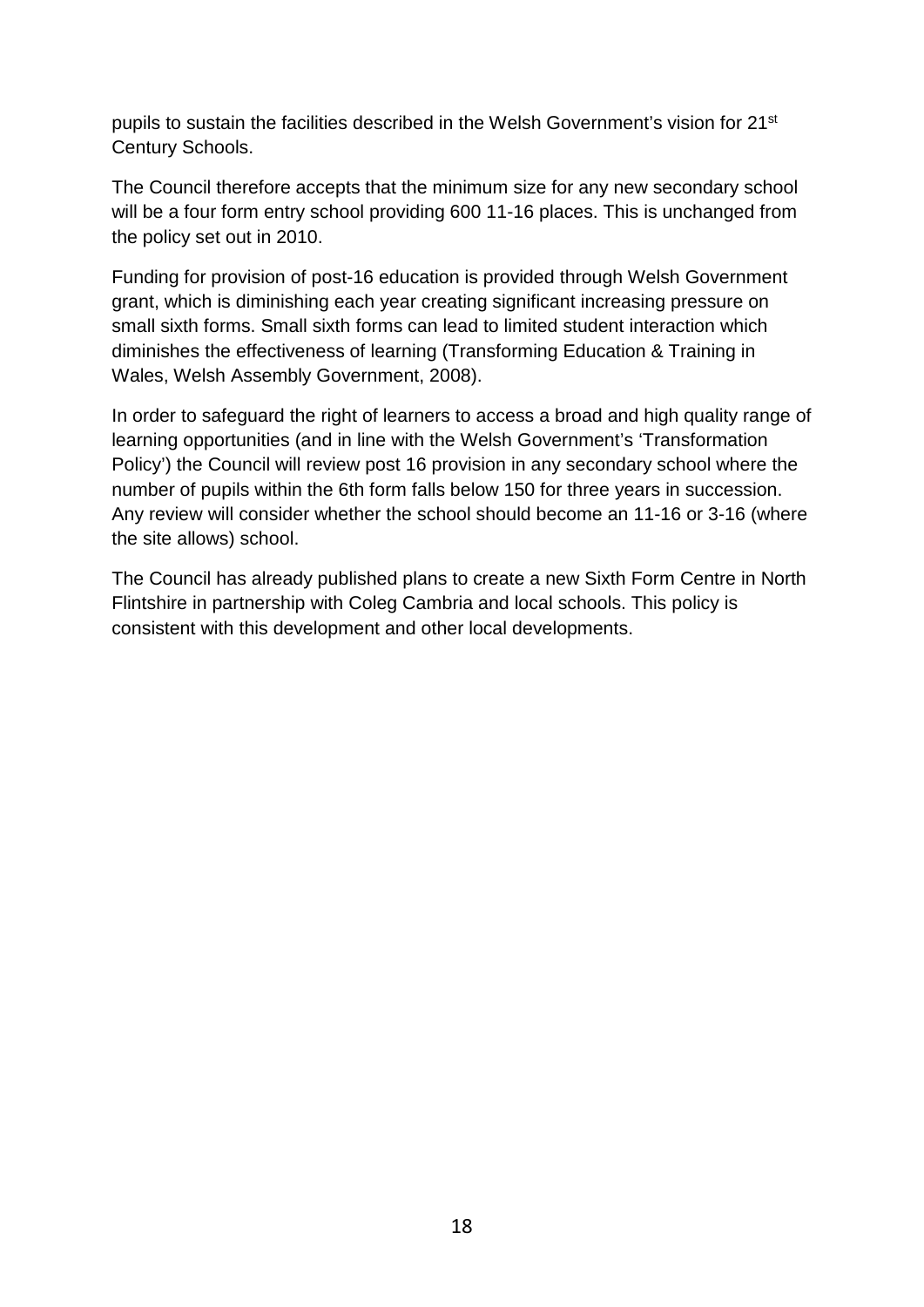#### **Trigger Points**

As stated previously in the document, the key drivers for change contained within this strategy which trigger review are as follows:-

- **Educational improvement**
- **Resilient School Leadership**
- **Suitable Buildings**
- **Unfilled places**
- **Diminishing Resources**

It is prudent to further identify the characteristics of any change in school circumstance that would 'trigger' an immediate review of a school's position, regardless of its allotted place in the Implementation Plan.

The 'trigger' points are identified within the key drivers as:

#### **Educational Improvement**

- Where school standards fall below appropriate levels and there is significant concern raised by GwE and/or the Local Authority.
- Where a school enters a formal category of concern within the Estyn Inspection cycle

#### **Resilient School Leadership**

- Where there is significant concern raised by GwE and/or the Local Authority.
- Where there are Headteacher recruitment issues.

#### **Suitable Buildings**

- Where there is a significant Health and Safety concern.
- Where the building is categorised as category D in condition and/or suitability as recorded on the Council's asset management system.
- Where a school has multiple sites and or multiple mobile classrooms

#### **Unfilled places**

- Where school unfilled places rise significantly [fail LA and WG drivers]
- Where a school has not reached 25% unfilled places but unfilled places have exceeded 10% for three successive years.

#### **Diminishing Resources**

• Where the local school doesn't serve the local population.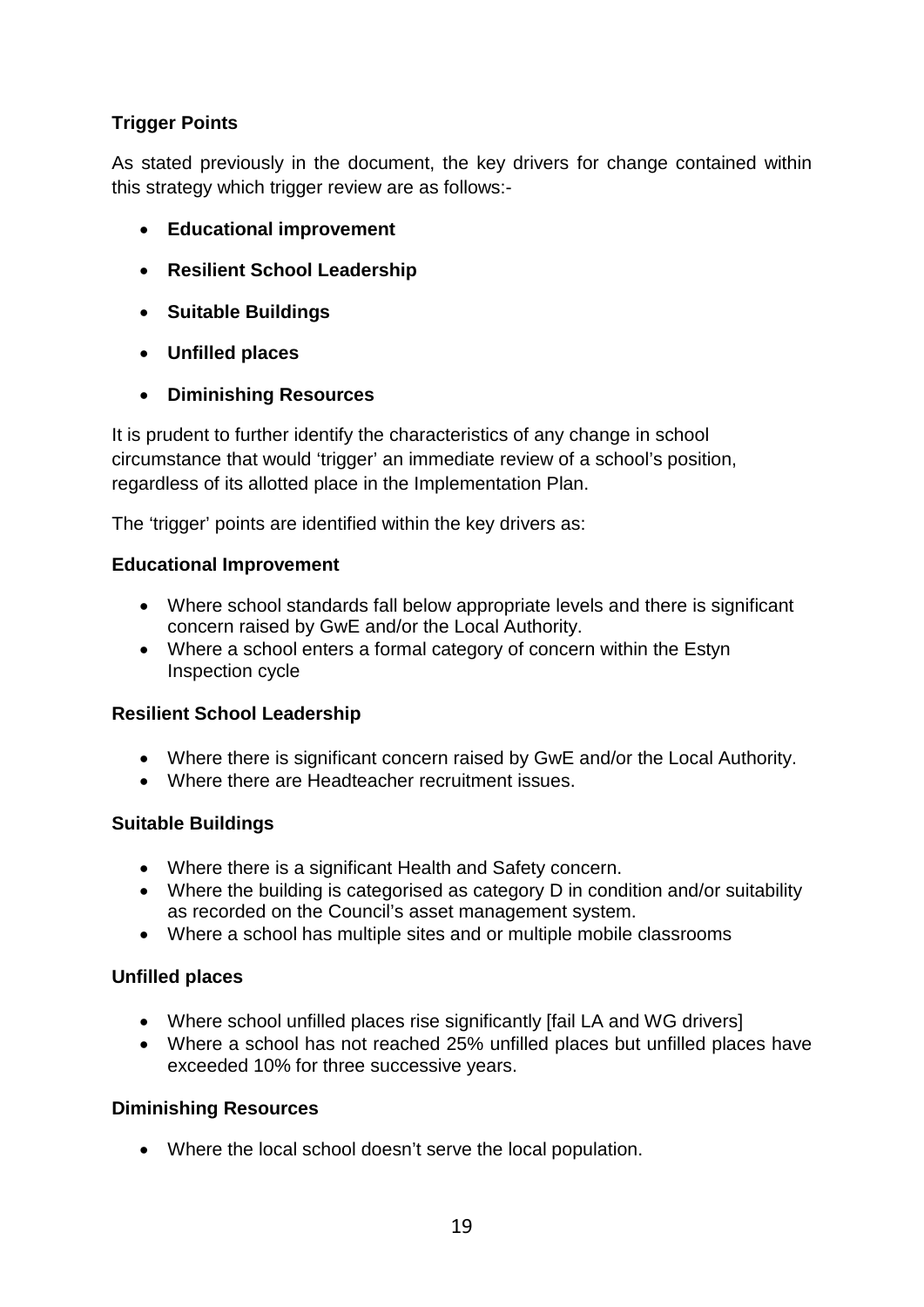## **Section 3: Underpinning Policies**

#### **Admissions**

Flintshire County Council's Admissions Policy enables parents, carers and students to express their preference for admission to a school of their choice. If places are available admission can be secured. If there are more applications than places at an individual school prioritisation criteria are applied, with scope for an independent appeal if the decision is not accepted by a family. Admission arrangements for schools are either the responsibility of the County Council (Community and Voluntary Controlled Schools) or the Governing Body (Foundation and Voluntary Aided Schools).

[http://www.flintshire.gov.uk/en/PDFFiles/Lifelong-Learning/Schools/School-](http://www.flintshire.gov.uk/en/PDFFiles/Lifelong-Learning/Schools/School-Admissions/Guide-to-Education-Services-2015.pdf)[Admissions/Guide-to-Education-Services-2015.pdf](http://www.flintshire.gov.uk/en/PDFFiles/Lifelong-Learning/Schools/School-Admissions/Guide-to-Education-Services-2015.pdf)

#### **Transport**

Flintshire County Council's Transport Policy offers free transport in accordance with statutory provision to pupils who live over two miles (primary) or 3 miles (secondary) from their nearest appropriate school, and to pupils who cannot walk to school because of special educational or medical needs, a disability or where the route is considered to be "hazardous". Free transport is also currently provided under current policy to the nearest Welsh medium school, for post 16 learners to specific sites only, to denominational schools where admission to the school is on denominational grounds and subject to providing evidence of adherence to the faith of the school and to learners whose parents receive Income Support or Working Tax Credit and reside more than 2.5 miles from their nearest appropriate school.

[http://www.flintshire.gov.uk/en/PDFFiles/Lifelong-Learning/Schools/School-](http://www.flintshire.gov.uk/en/PDFFiles/Lifelong-Learning/Schools/School-Transport/Transport-Eligibility-Criteria-.pdf)[Transport/Transport-Eligibility-Criteria-.pdf](http://www.flintshire.gov.uk/en/PDFFiles/Lifelong-Learning/Schools/School-Transport/Transport-Eligibility-Criteria-.pdf)

#### **Maintaining and Sustaining the Welsh Language**

Flintshire County Council's Welsh Education Strategic Plan 2014-2017 states that Flintshire County Council will:-

- endeavour to **increase** the number of fluent Welsh speakers within its boundaries, with the aim of creating an increasingly bilingual county and country; and
- support, expand and promote Welsh-medium education within the whole community, increasing the number and percentage of pupils receiving Welshmedium education in compliance with the Welsh Government's Welsh-Medium Education Strategy of developing learners who are fully bilingual (i.e. fluent in both English and Welsh).

[http://www.flintshire.gov.uk/en/Resident/Schools/Welsh-in-Education-Strategic-Plan-](http://www.flintshire.gov.uk/en/Resident/Schools/Welsh-in-Education-Strategic-Plan-2014-2017.aspx)[2014-2017.aspx](http://www.flintshire.gov.uk/en/Resident/Schools/Welsh-in-Education-Strategic-Plan-2014-2017.aspx)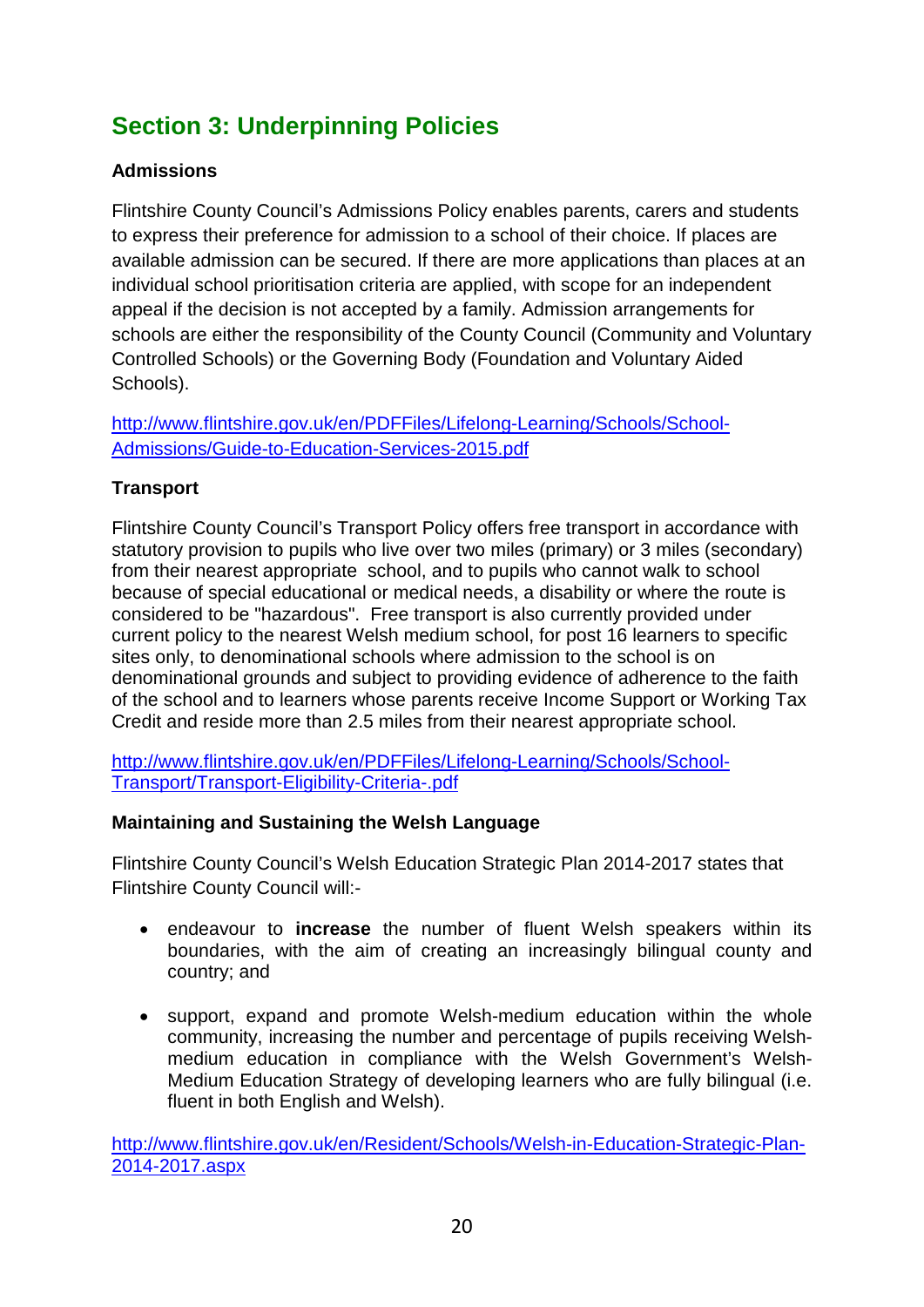#### **Inclusion & Additional Learning Needs (ALN)**

Flintshire County Council's Inclusion Strategy recognises that all schools are likely to have some children on roll who have Additional Learning Needs (ALN). Every school or area review therefore has an implication for ALN provision, whether in terms of access to the curriculum or physical access to school premises.

School modernisation provides the opportunity to consider the most effective ways of ensuring that appropriate ALN support is provided for pupils. This may be in mainstream schools, in specialist resource bases attached to mainstream schools, or where appropriate, in Flintshire's recently modernised special schools. The modernisation of Flintshire's special schools, in itself, provides opportunities for new ways of configuring outreach provision to sustain young people in local educational provision.

Individual school and local area reviews should consider strategies to deliver:

- appropriate provision and smooth transitions for children with ALN;
- appropriate access for people with disabilities and also to enable inclusion of children with ALN;
- improving attendance and behaviour, together with reducing bullying; and
- delivering improved achievement for those who are at risk or vulnerable to exclusion.

[http://www.flintshire.gov.uk/en/PDFFiles/Lifelong-Learning/Schools/Children--Young-](http://www.flintshire.gov.uk/en/PDFFiles/Lifelong-Learning/Schools/Children--Young-People-with-ALN/Policy-Framework-for-Children--Young-People-with-Additional-Learning-Needs-(SEN)-April-2007.pdf)[People-with-ALN/Policy-Framework-for-Children--Young-People-with-Additional-](http://www.flintshire.gov.uk/en/PDFFiles/Lifelong-Learning/Schools/Children--Young-People-with-ALN/Policy-Framework-for-Children--Young-People-with-Additional-Learning-Needs-(SEN)-April-2007.pdf)[Learning-Needs-\(SEN\)-April-2007.pdf](http://www.flintshire.gov.uk/en/PDFFiles/Lifelong-Learning/Schools/Children--Young-People-with-ALN/Policy-Framework-for-Children--Young-People-with-Additional-Learning-Needs-(SEN)-April-2007.pdf)

#### **Voluntary Aided Schools**

Voluntary Aided schools are maintained jointly by the County Council and either the Church in Wales or the Roman Catholic Church. These school buildings belong to the Diocese and we are therefore unable to instigate structural change to these buildings. Aided schools also have access to separate capital funding streams directly through the Welsh Government. Flintshire County Council will continue to work in partnership with the Diocesan Authorities to ensure that Aided schools are appropriately located and fit for purpose.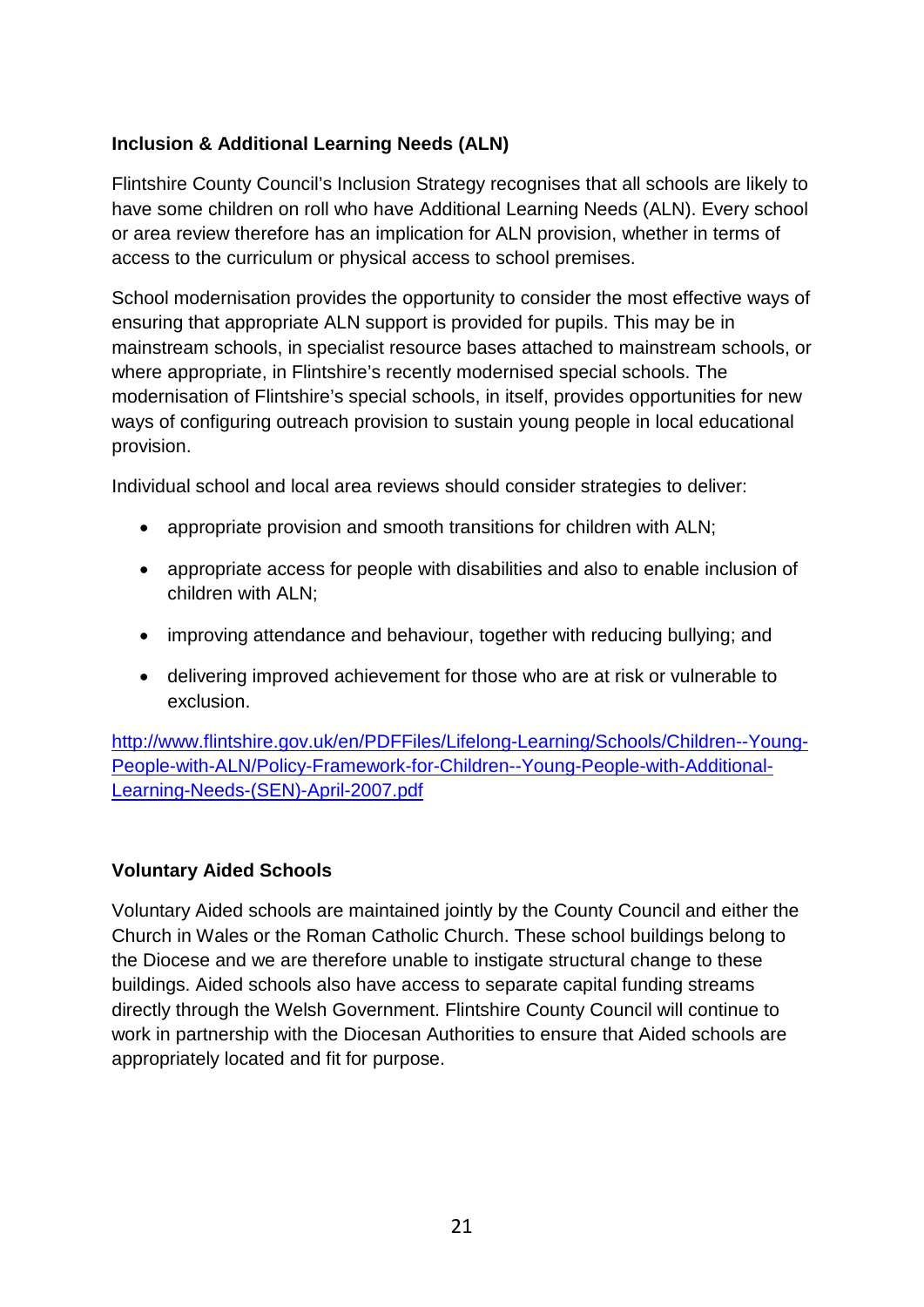#### **ICT in Schools**

Flintshire County Council will encourage schools to continue to transform learning and teaching, by ensuring that:

- we embrace the way technology is evolving and recognise how children and young people use technology;
- we ensure that teachers and learners have safe, reliable and seamless access to ICT in the classroom, promoting inclusion;
- all teaching and learning spaces (where practicable) are digitally enabled;
- all schools should have regular and reliable broadband connectivity of an appropriate bandwidth, which is regularly monitored and reviewed in light of emerging uses;
- we have efficient administrative and information management systems which support teaching and learning; and
- learners should have access to learning inside and out of school supporting collaboration with one another, their teachers and the broader learning community.

#### **Community Schools**

Schools are often the centre of a community but are sometimes under used in the evenings, on weekends and in the holidays. Flintshire County Council encourages schools to play an important and pivotal role in the community. Schools not only provide education for learners and create a community spirit amongst parents and carers, but they also have the opportunity and often the facilities to reach out to the whole community. In practice this means not only using schools for after school clubs for children and young people, but also as a possible base for additional services such as childcare, early years education, health, social services, libraries and community/ family education activities.

Work undertaken by the WLGA showed that a key factor in a successful school is a close relationship with the wider community. Involvement with the community improves the achievement and motivation of a school and benefits the pupils in that school.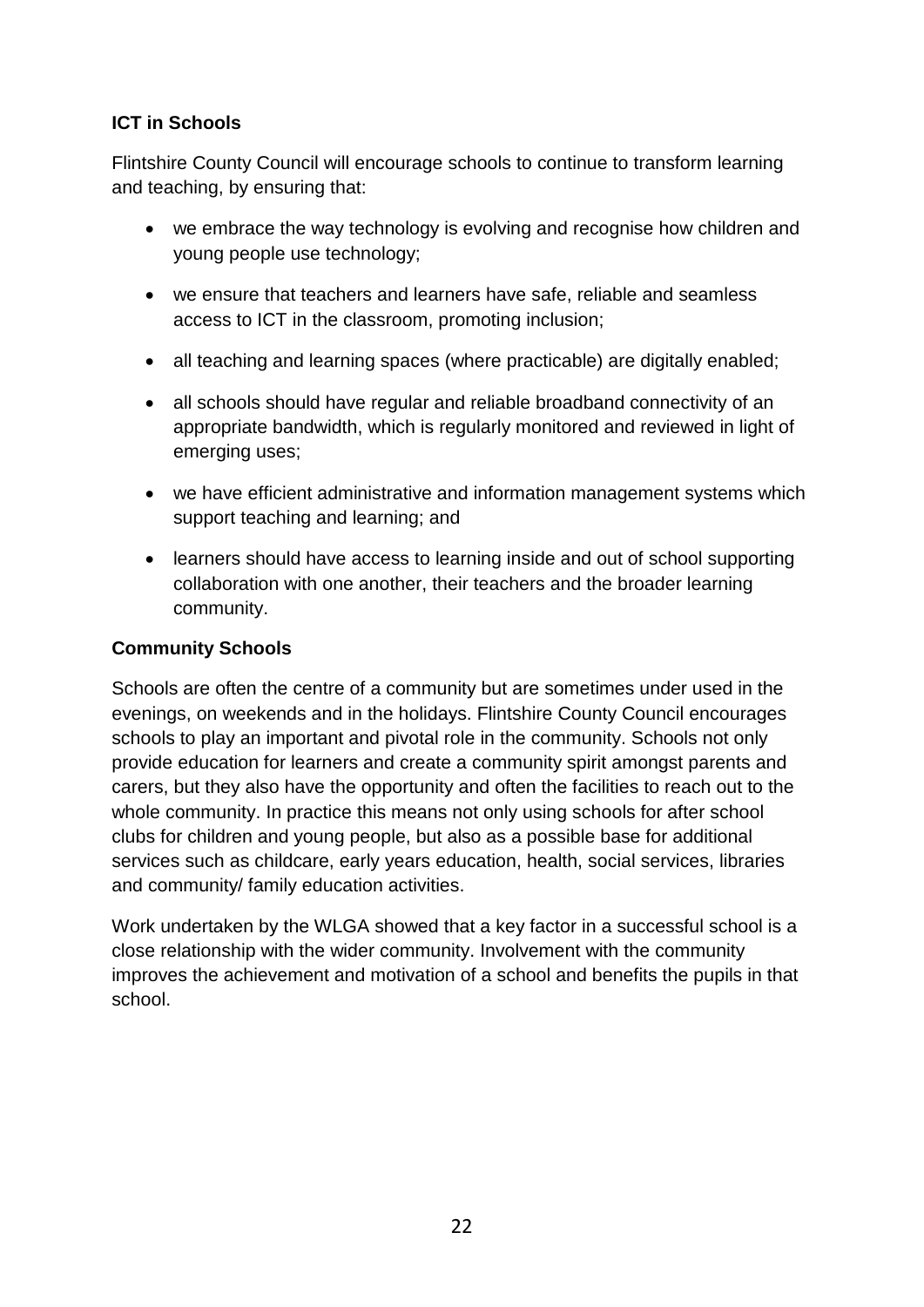#### **Welsh Government 21st Century Schools Capital Investment Programme**

Flintshire's approach to school modernisation can only be delivered by working in partnership with communities and the Welsh Government to secure investment in change. School modernisation options will drive an investment strategy that will address the needs of the schools.

The 21<sup>st</sup> Century schools Programme was introduced to replace the annual School Building Improvement Grant (SBIG) programme. Previously, Councils received an annual SBIG allocation to improve school stock. However, the amount of funding available limited strategic thinking and restricted them to smaller projects. The Welsh Government's 21st Century School Building Programme supports strategic planning by local authorities in order to provide new or improved school buildings, while reducing surplus places.

This is evident in Flintshire Band A, with a £64m school investment programme planned between 2014 and 2017.

The Welsh Government has indicated that they intend to roll out Band B of the programme from 2019. It is expected that WG will provide further information in the next twelve months on securing the next phase of the investment.

Flintshire County Council will develop its strategies to ensure that we are maximising the potential investment opportunities that may be available via Welsh Government funding.

Welsh Government funding criteria for 21<sup>st</sup> Century schools will only potentially fund modernisation projects; refurbishment or maintenance projects are not eligible for grant via this programme.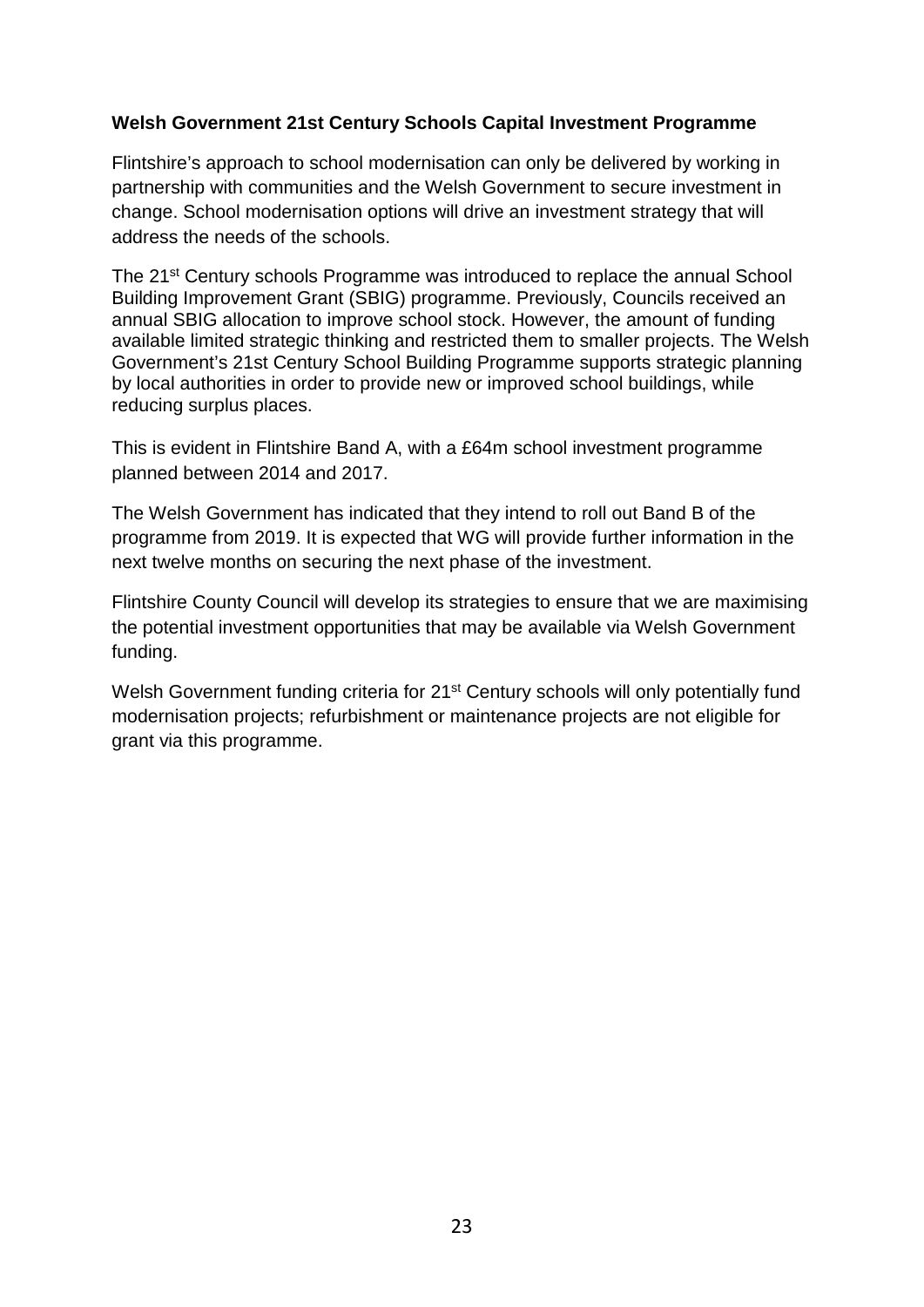## **Section 4: Process**

The Council consults with parents, school governors and staff and other relevant stakeholders prior to making proposals for any school modernisation change.

The consultation process will involve the completion and presentation of impact assessments around; community, transport, buildings, equalities and language and will of course involve the financial appraisal. During those meetings with Key stakeholders, they will be asked to express their views.

The responses from each formal consultation process will be presented to the County Council's Cabinet, along with the impact assessment, options appraisal and officer recommendations. Cabinet will then decide on how to progress and implement for an area/individual school.

Operationally, the implementation of the programme will be overseen by the Education Modernisation Board and will be managed in accordance with Flintshire's Project Management Framework (aligned with Prince2). Consequently project work will be structurally and technically consistent but tailored depending on the level of review.

Statutory proposals for changes to school provision will only be started following Cabinet agreement.

The new School Standards and Organisation (Wales) Act 2013 makes Local Authorities responsible (rather than the Welsh Ministers prior to October 2013) for the determination of most statutory school organisation proposals that receive objections. Such provisions apply to any proposals published on or after 1st October 2013 that consider the establishment, discontinuance or otherwise significantly alter schools.

The Council does this in line with the Welsh Government's statutory School Organisation Code

[http://wales.gov.uk/docs/dcells/publications/130719-school-organisation-codes](http://wales.gov.uk/docs/dcells/publications/130719-school-organisation-codes-en.pdf)[en.pdf](http://wales.gov.uk/docs/dcells/publications/130719-school-organisation-codes-en.pdf)

In making a decision the Council's Cabinet will consider the following principles and desired outcomes:

- ensuring high quality learning pathways for all our learners from 3 to 19;
- ensuring that the impact of any transition point is minimised;
- giving all learners the opportunity to attend their nearest appropriate school where they can access the full range of facilities;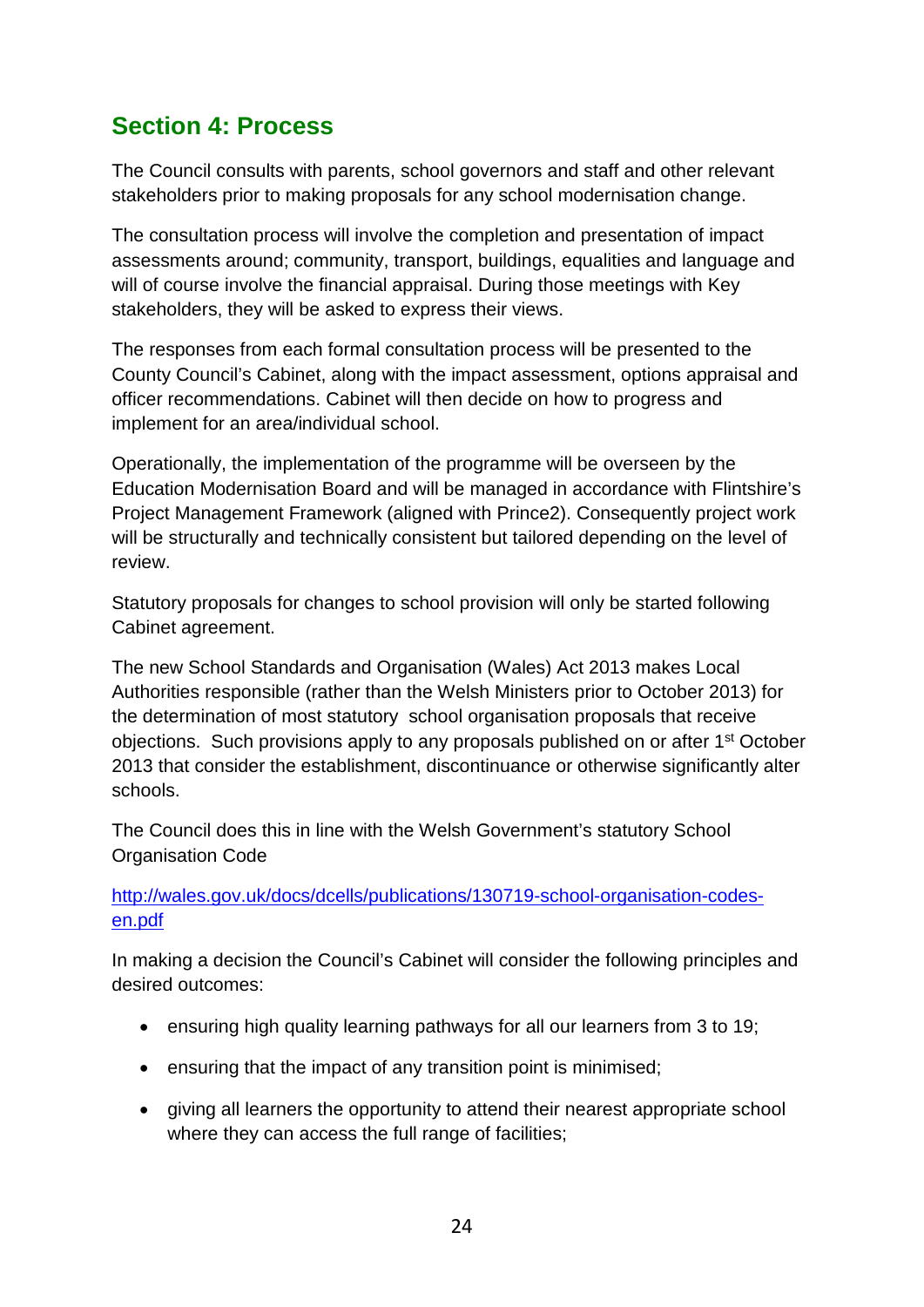- ensuring all children have access to facilities that allow the delivery of a full range of educational opportunities, including high quality teaching and learning environments, play areas, staff areas, security and ICT facilities;
- reducing the number of unfilled places in schools in accord with Welsh Government guidelines, with no more than 10% unfilled across the network of schools;
- supporting the development of leadership capacity across schools in order to have a self-improving and sustainable schools system where there is a shared commitment to excellence;
- removing the need for mixed key stage classes and reducing the number of classes with more than two age groups;
- co-locating (where practicable) primary and secondary school provision, with community learning, culture and leisure facilities on the same campus; and
- securing value for money and effective use of resources.

#### **Governance arrangements**

Structural change often involves a legal change to governing body arrangements with temporary governing bodies needing to be set up and constituted. These would run alongside the existing governing bodies. Officers from the Authority will assist governing bodies in this process.

#### **Support for teaching and support staff**

As part of the programme the HR team will be able to advise and support headteachers and school staff in relation to workforce issues arising from the implementation arrangements agreed by the Council.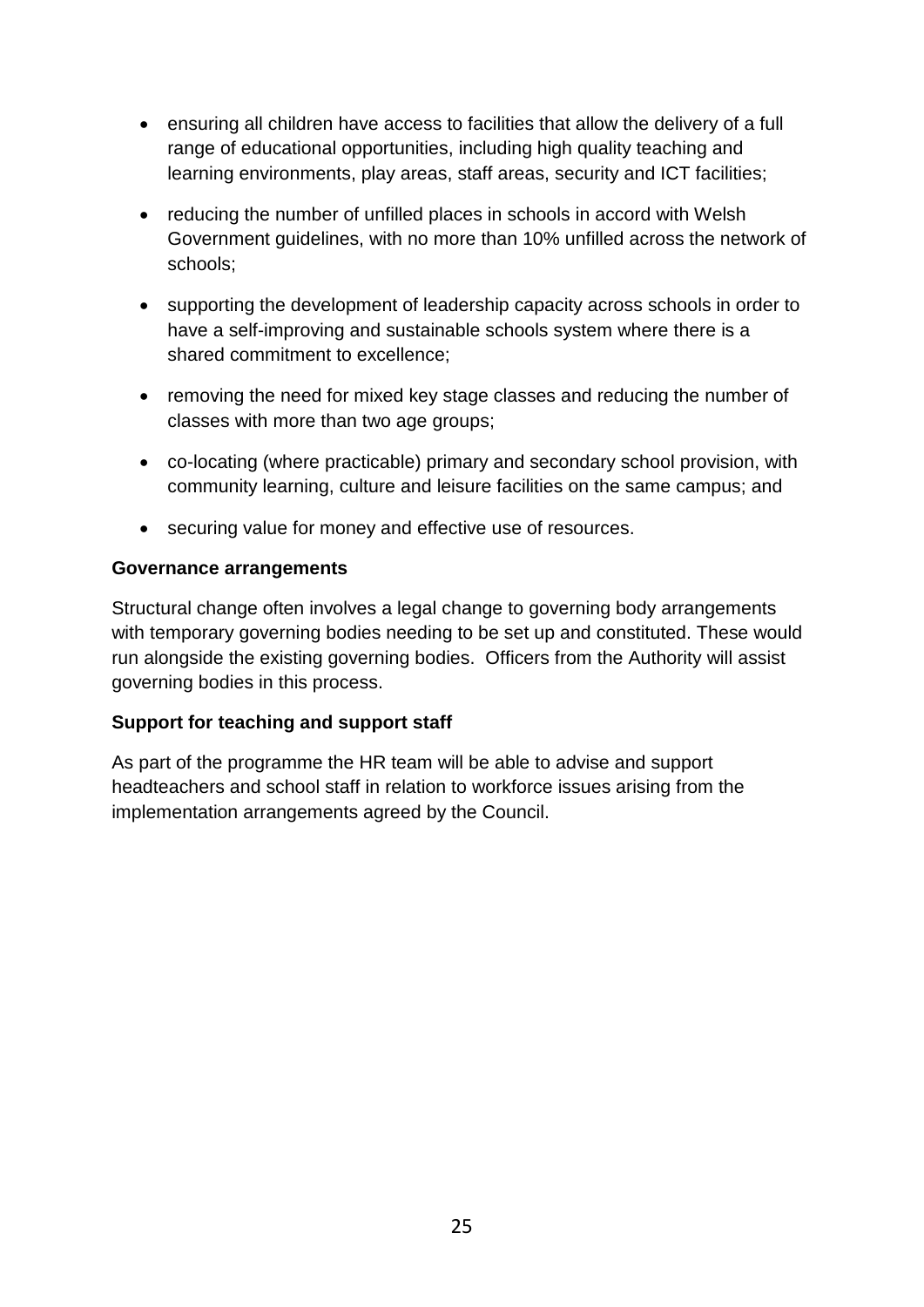## **Section 5: Implementation**

A separate implementation plan will be produced giving outline dates and areas to review.

In terms of framing timelines the anticipated sequential timelines typically are as follows:

- Area review 6 months
- Cabinet approvals
- Statutory proposals 9-12 months (If considered by the Council)
- Cabinet approvals
- Construction Work (if applicable)

Times will vary from school to school and area to area dependent on the complexity and circumstance. The minimum time to implement re-organisation would be 9-12 months with other areas taking between 12-18 months to implementation (not inclusive of construction periods where applicable

The Council's programme will be designed to link and to complement the 21<sup>st</sup> Century funding programme streams and bands, in order to maximise investment potential.

Given the above process, this will inevitably lead to the Council consulting in areas before it is able to secure funding via the Welsh Government through its programme. Funding is only fully secured at Full Business case (FBC) stage.

#### **Financing the Programme**

The speed of implementation of any School Modernisation Programme is subject to the availability of resources. While it may be a clear aim to implement the programme, it may not be possible to do this in the planned timescale if funding is unavailable.